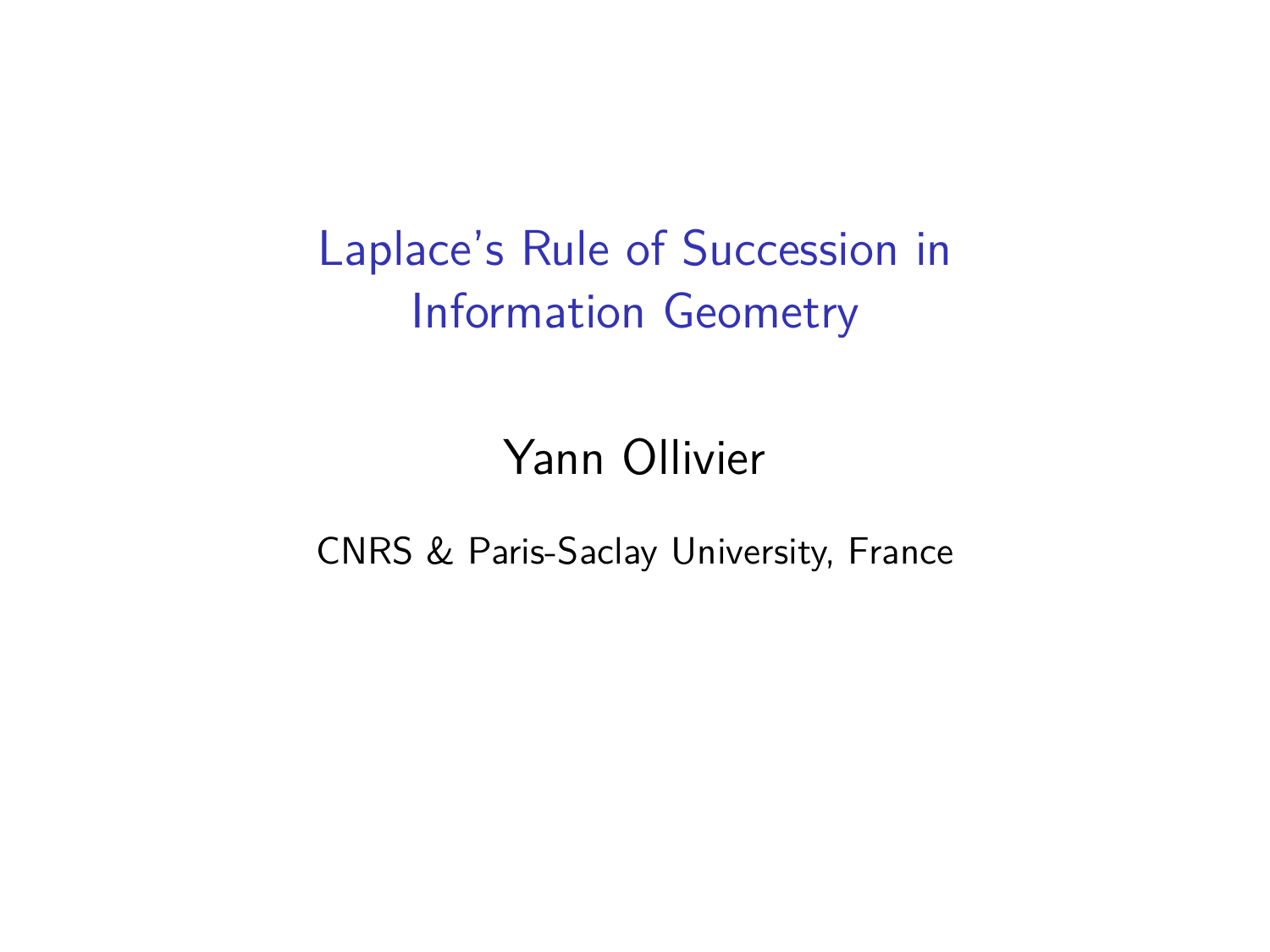Sequential prediction problem: given observations  $x_1, \ldots, x_t$ , build a probabilistic model  $p^{t+1}$  for  $x_{t+1}$ , iteratively.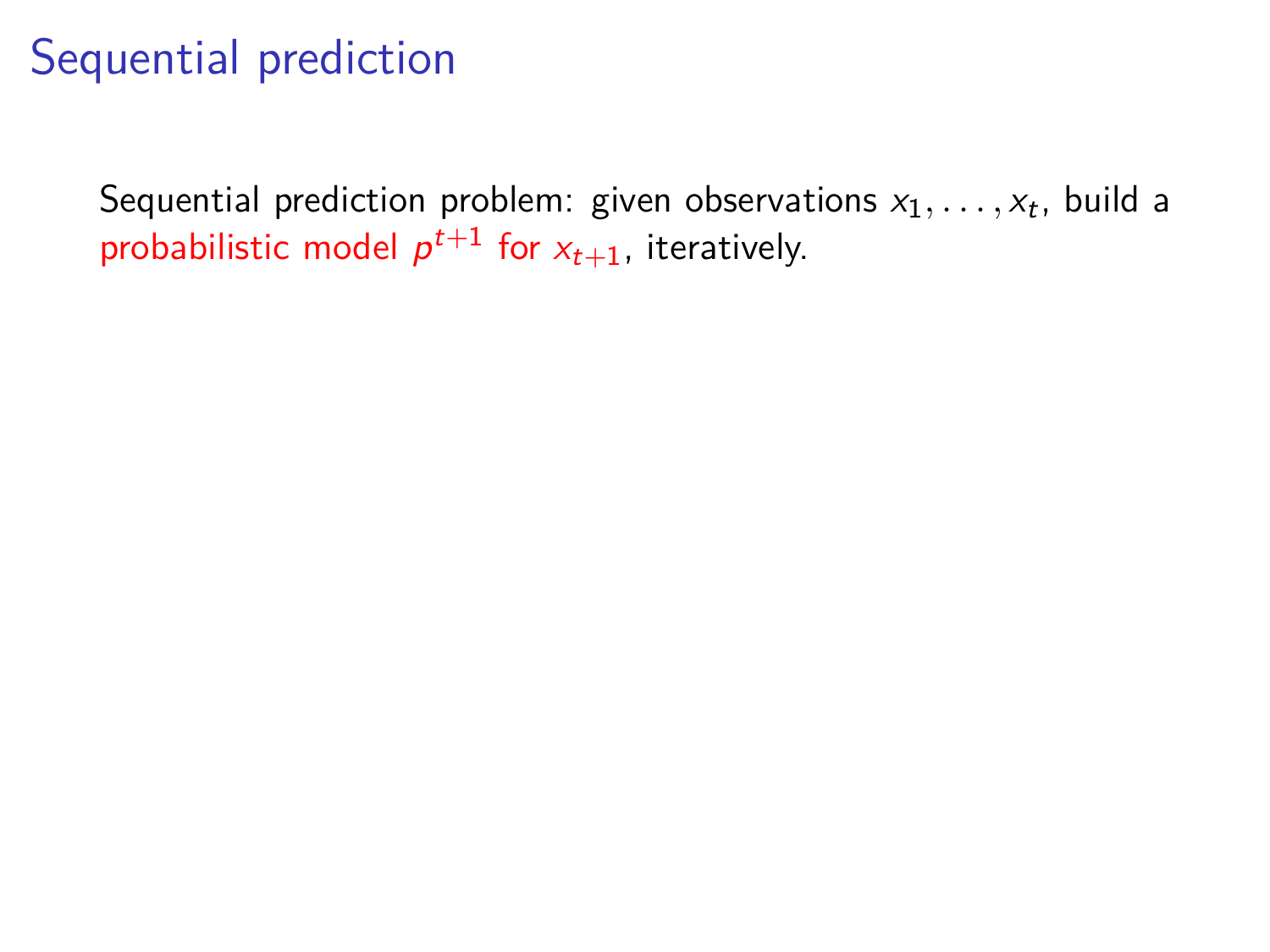Sequential prediction problem: given observations  $x_1, \ldots, x_t$ , build a probabilistic model  $p^{t+1}$  for  $x_{t+1}$ , iteratively.

Example: given that w women and  $m$  men entered this room, what is the probability that the next person who enters is a woman/man?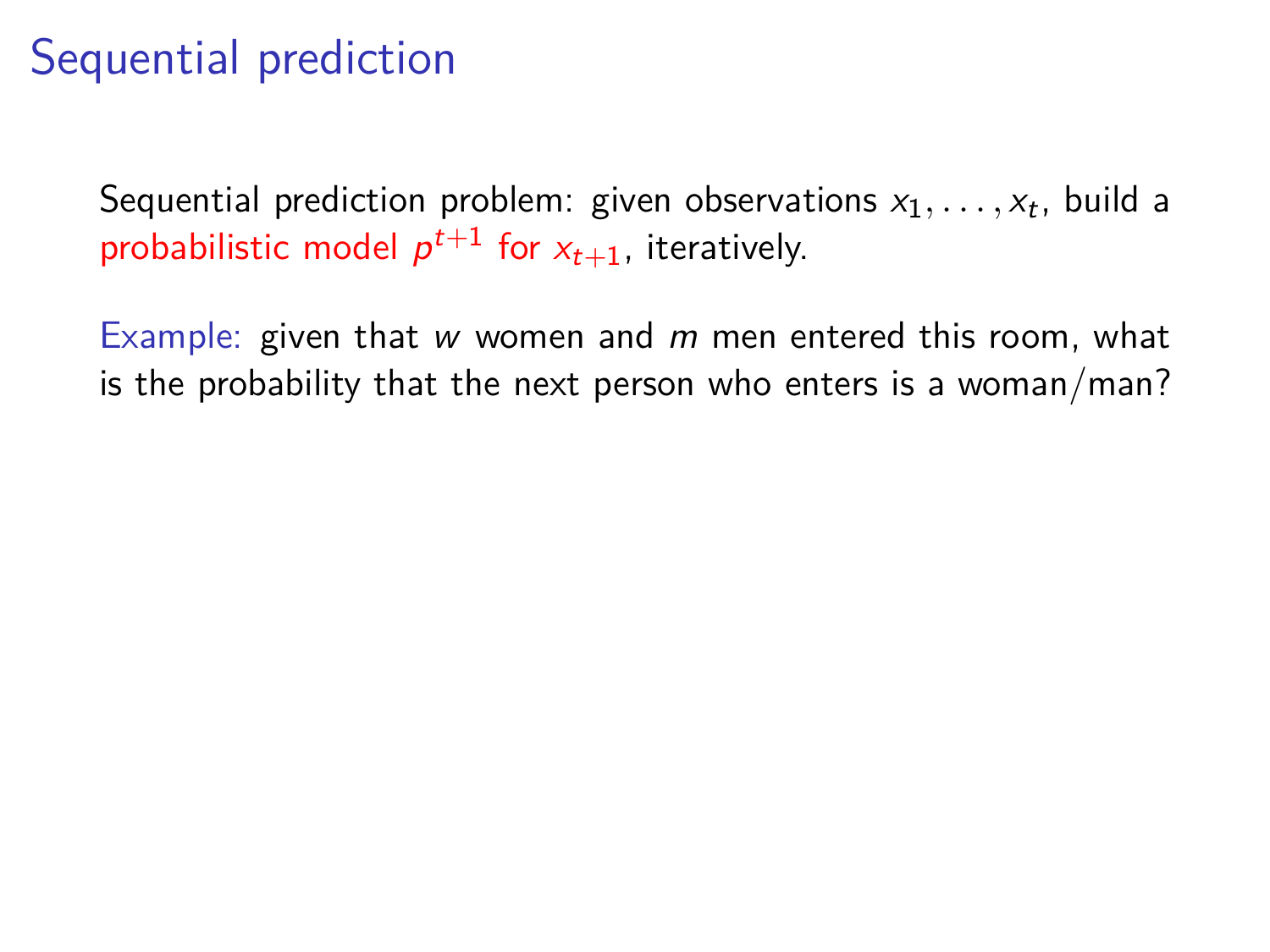Sequential prediction problem: given observations  $x_1, \ldots, x_t$ , build a probabilistic model  $p^{t+1}$  for  $x_{t+1}$ , iteratively.

Example: given that w women and  $m$  men entered this room, what is the probability that the next person who enters is a woman/man?

Common performance criterion for prediction: cumulated log-loss

$$
L_T := -\sum_{t=0}^{T-1} \log p^{t+1}(x_{t+1} | x_{1...t})
$$

to be minimized.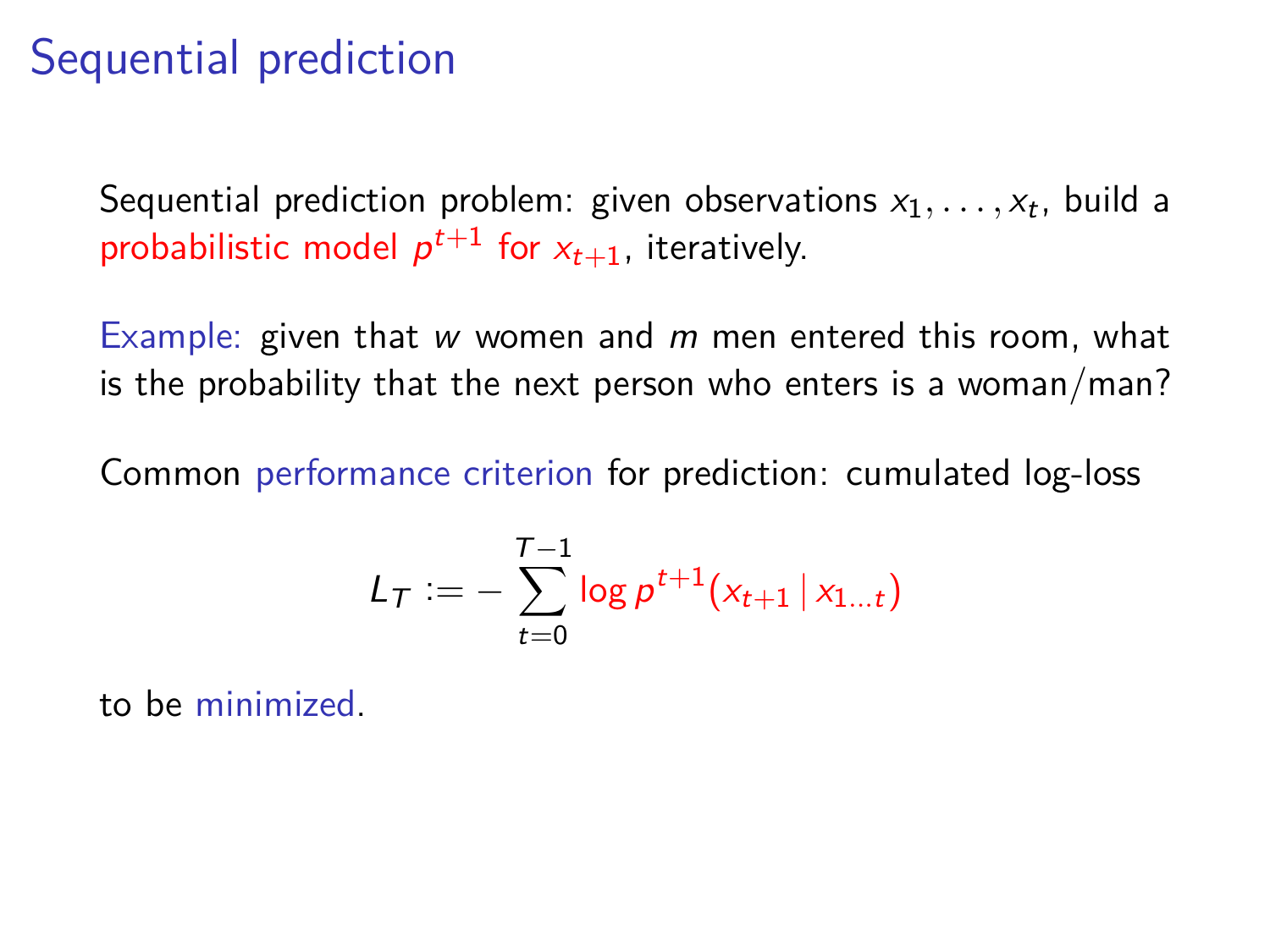Sequential prediction problem: given observations  $x_1, \ldots, x_t$ , build a probabilistic model  $p^{t+1}$  for  $x_{t+1}$ , iteratively.

Example: given that w women and  $m$  men entered this room, what is the probability that the next person who enters is a woman/man?

Common performance criterion for prediction: cumulated log-loss

$$
L_T := -\sum_{t=0}^{T-1} \log p^{t+1}(x_{t+1} | x_{1...t})
$$

to be minimized.

This corresponds to compression cost, and is also equal to square loss for Gaussian models.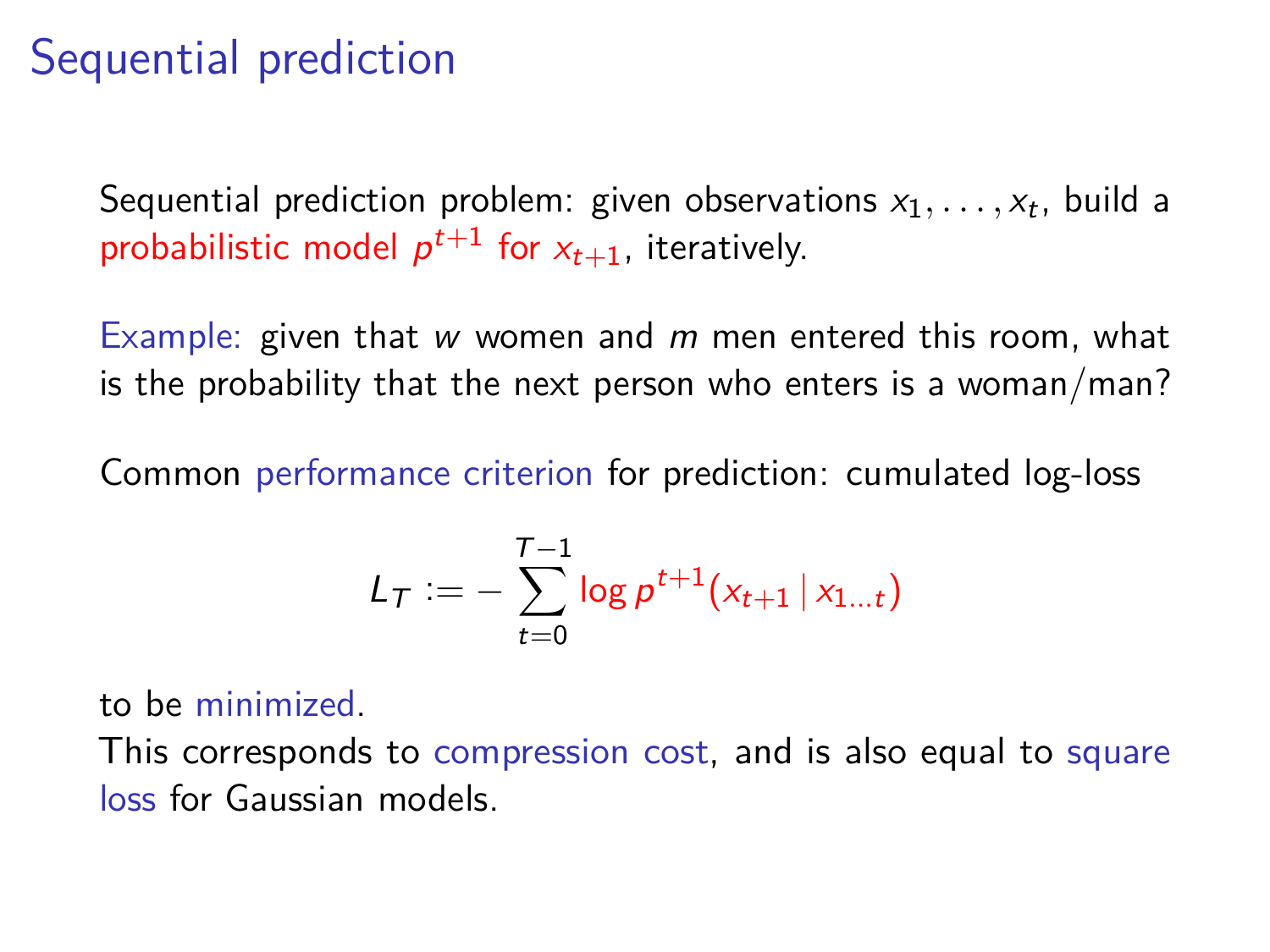Maximum likelihood strategy: Fix a parametric model  $p_{\theta}(x)$ . At each time, the best parameter based on past observations:

$$
\theta_t^{\text{ML}} := \arg \max_{\theta} \left\{ \prod_{s \leq t} p_{\theta}(x_s) \right\}
$$

$$
= \arg \min_{\theta} \left\{ - \sum_{s \leq t} \log p_{\theta}(x_s) \right\}
$$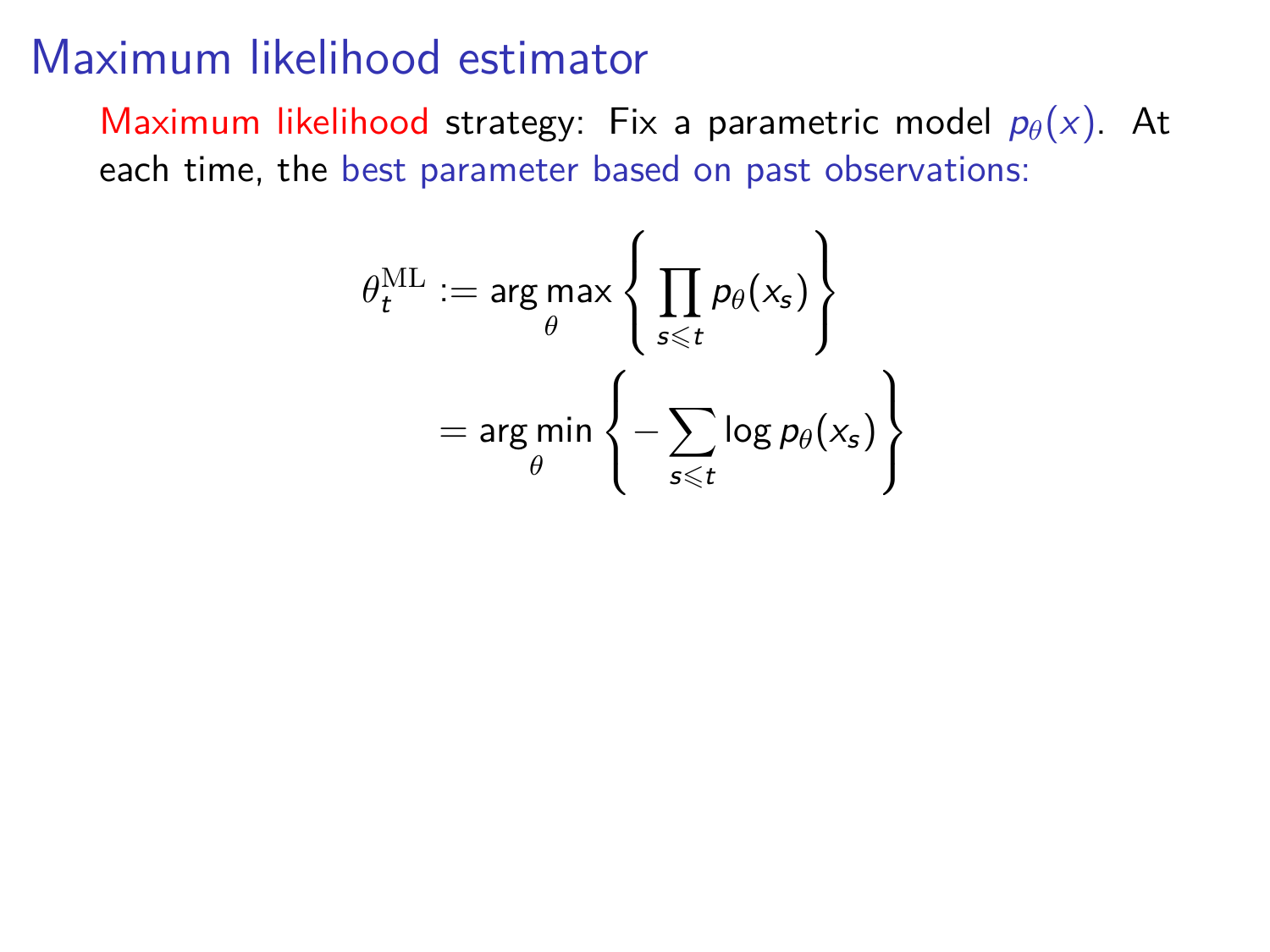Maximum likelihood strategy: Fix a parametric model  $p_{\theta}(x)$ . At each time, the best parameter based on past observations:

$$
\theta_t^{\text{ML}} := \arg \max_{\theta} \left\{ \prod_{s \leq t} p_{\theta}(x_s) \right\}
$$

$$
= \arg \min_{\theta} \left\{ -\sum_{s \leq t} \log p_{\theta}(x_s) \right\}
$$

Then, predict  $x_{t+1}$  using this  $\theta_t^{\text{ML}}$ :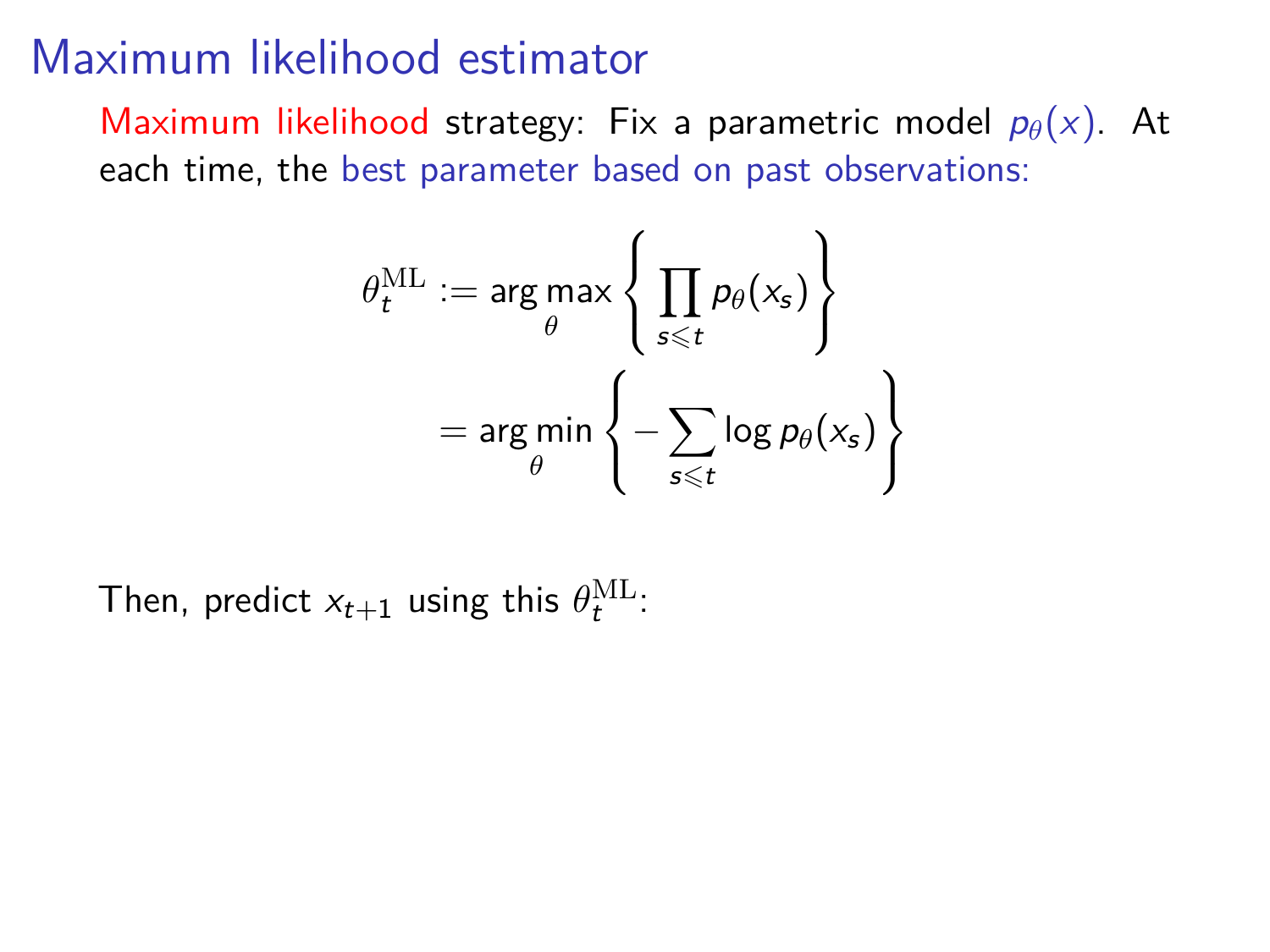Maximum likelihood strategy: Fix a parametric model  $p_{\theta}(x)$ . At each time, the best parameter based on past observations:

$$
\theta_t^{\text{ML}} := \arg \max_{\theta} \left\{ \prod_{s \leq t} p_{\theta}(x_s) \right\}
$$

$$
= \arg \min_{\theta} \left\{ - \sum_{s \leq t} \log p_{\theta}(x_s) \right\}
$$

Then, predict  $x_{t+1}$  using this  $\theta_t^{\text{ML}}$ :

$$
\rho^{\mathrm{ML}}(x_{t+1}|x_{1...t}) \vcentcolon= \rho_{\theta^{\mathrm{ML}}_t}(x_{t+1})
$$

This is the maximum likelihood or "plug-in" estimator.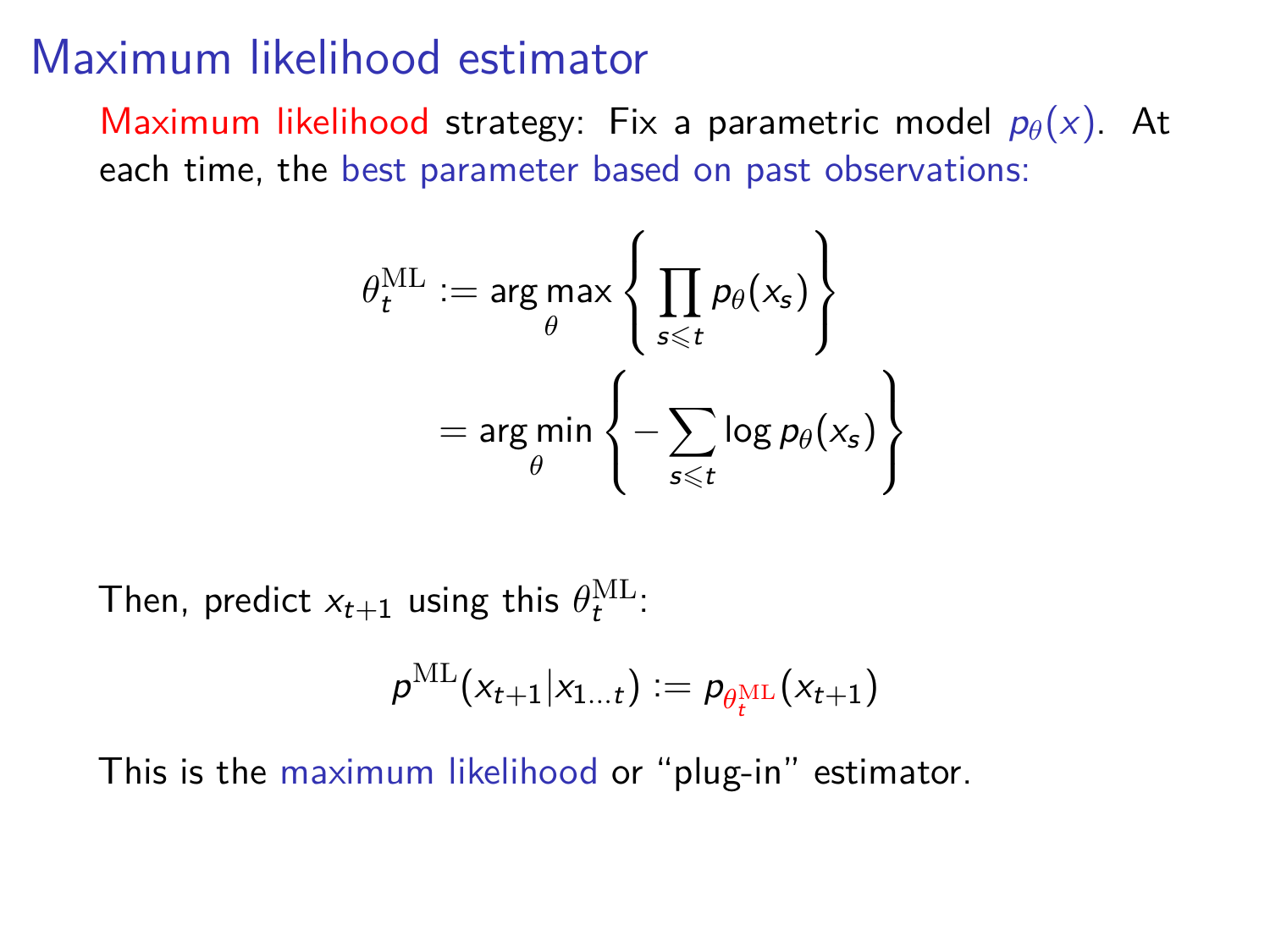Maximum likelihood strategy: Fix a parametric model  $p_{\theta}(x)$ . At each time, the best parameter based on past observations:

$$
\theta_t^{\text{ML}} := \arg \max_{\theta} \left\{ \prod_{s \leq t} p_{\theta}(x_s) \right\}
$$

$$
= \arg \min_{\theta} \left\{ -\sum_{s \leq t} \log p_{\theta}(x_s) \right\}
$$

Then, predict  $x_{t+1}$  using this  $\theta_t^{\text{ML}}$ :

$$
\rho^{\mathrm{ML}}(x_{t+1}|x_{1...t}) \vcentcolon= \rho_{\theta^{\mathrm{ML}}_t}(x_{t+1})
$$

This is the maximum likelihood or "plug-in" estimator.

Heavily used in machine learning. Argmax often computed via gradient descent.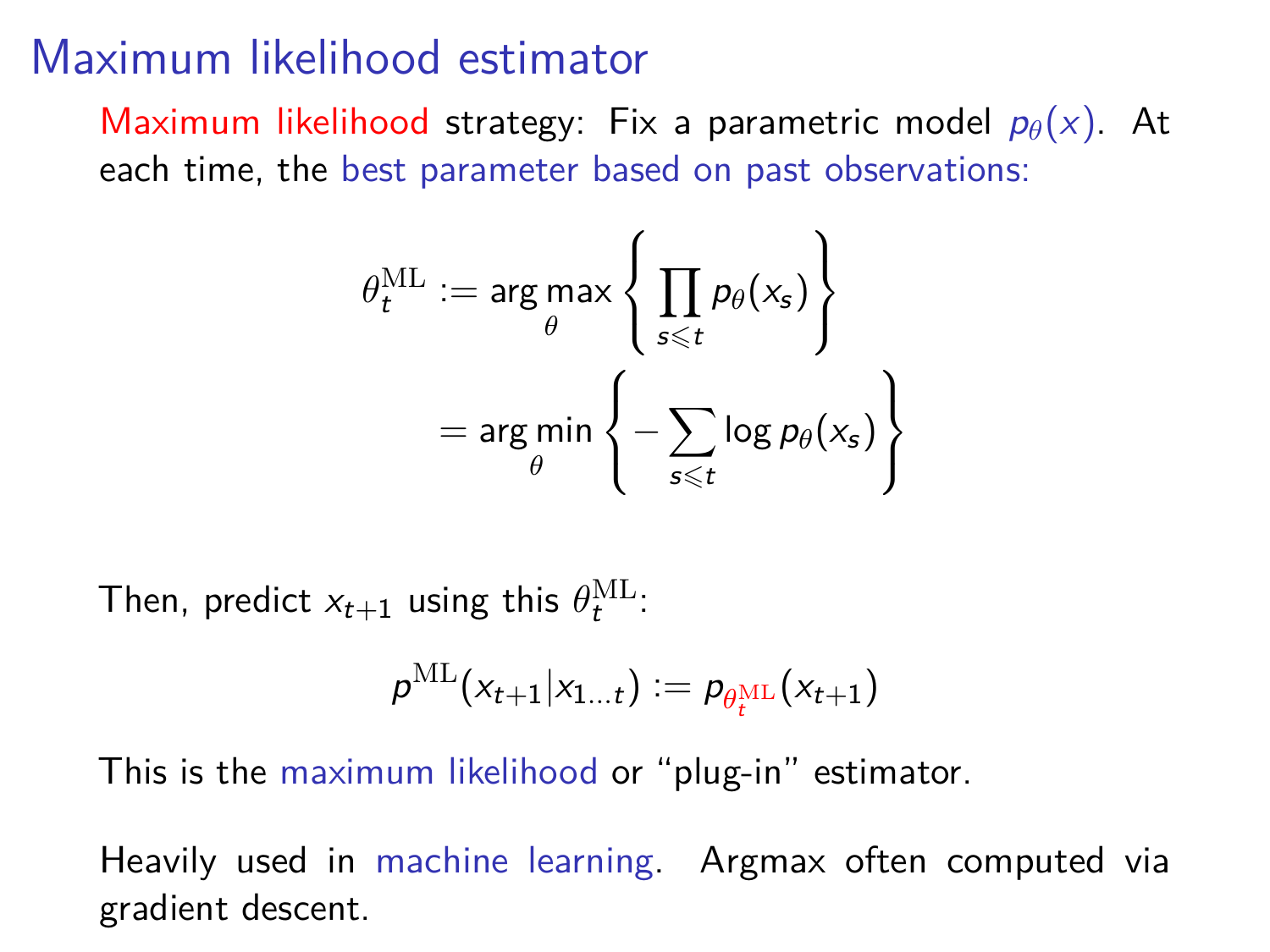Example: Given that there are  $w$  women and  $m$  men in this room, the next person to enter will be a man with probability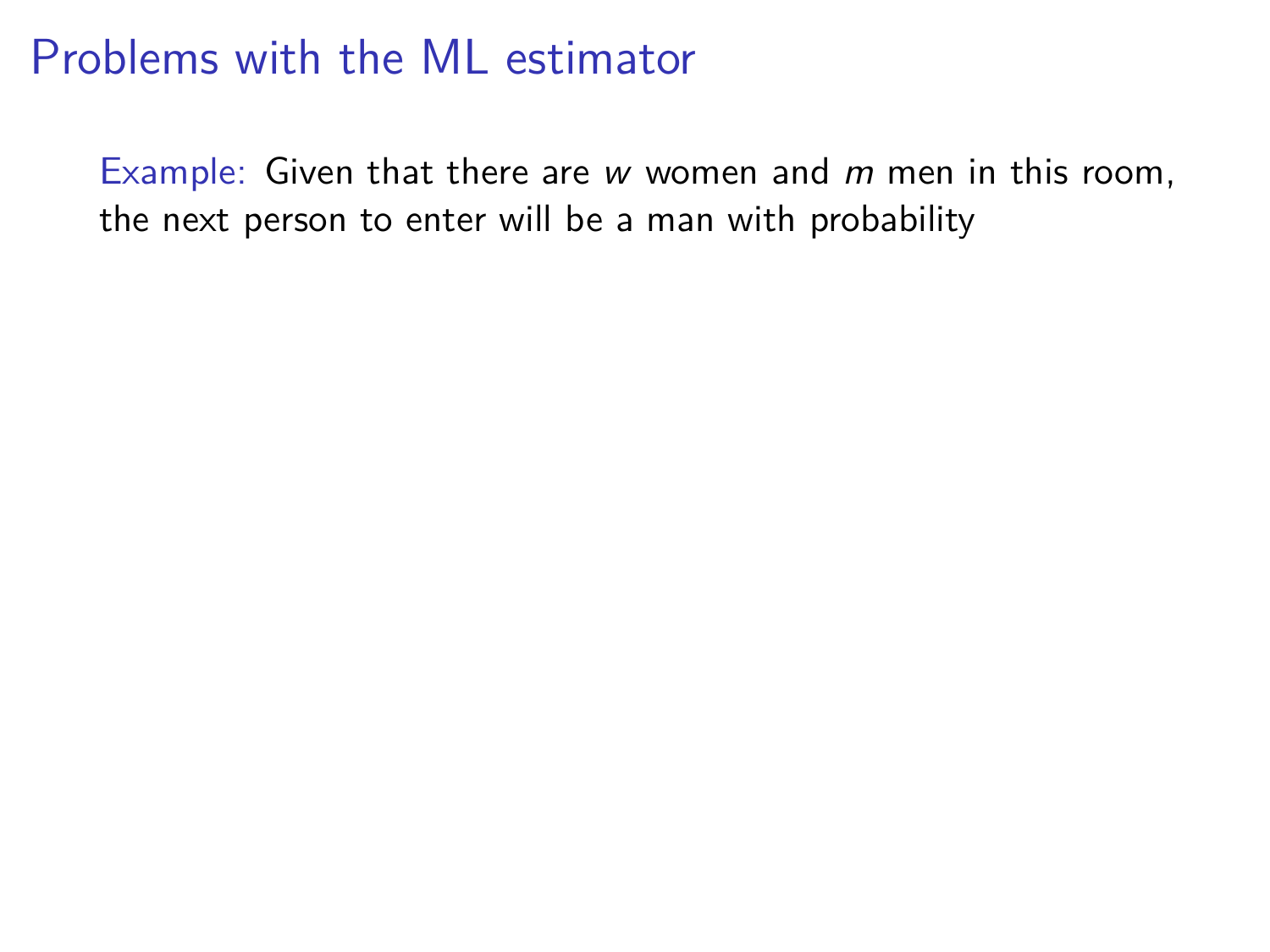Example: Given that there are  $w$  women and  $m$  men in this room, the next person to enter will be a man with probability

> m  $w + m$

according to the ML estimator.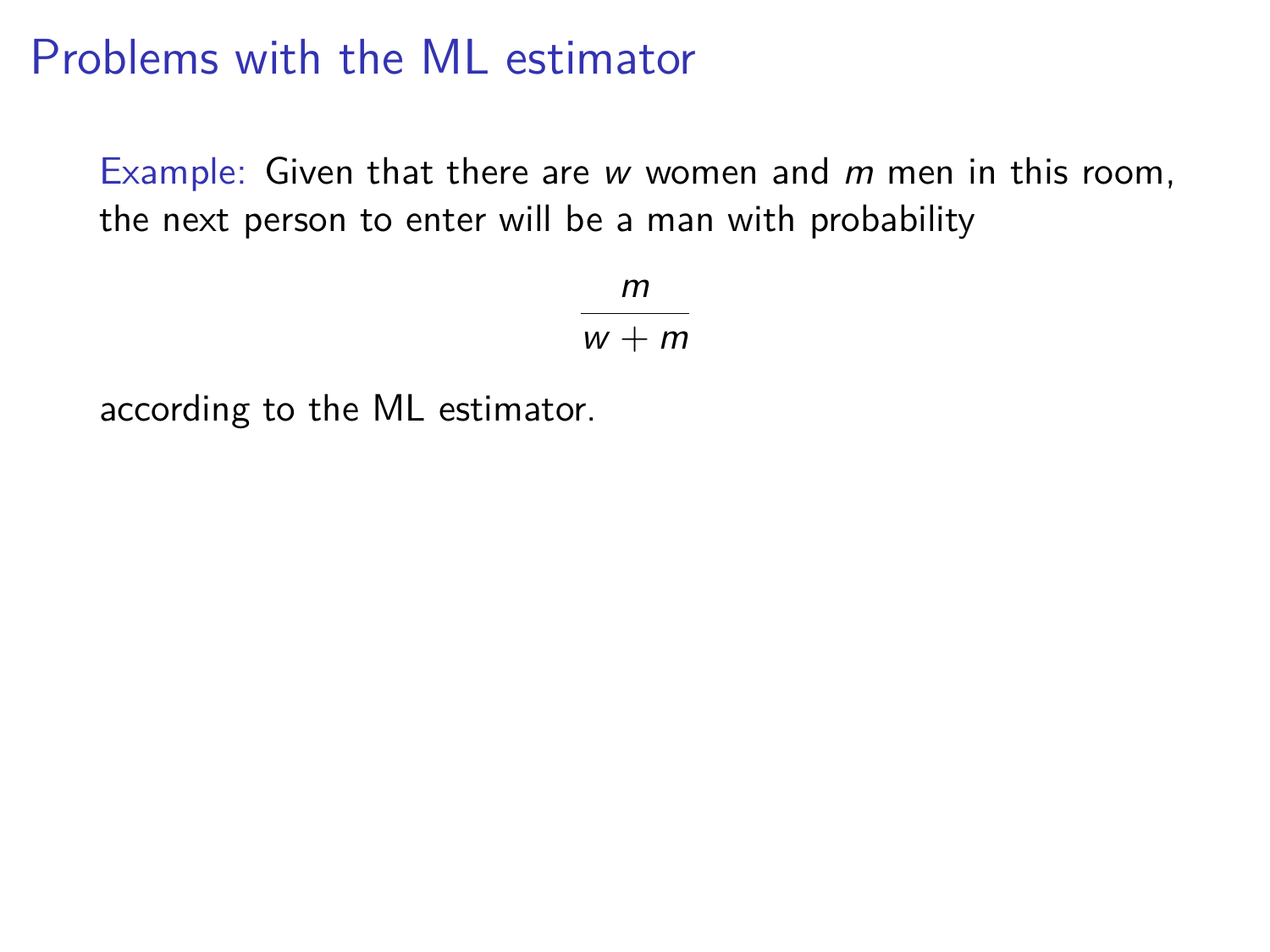Example: Given that there are  $w$  women and  $m$  men in this room, the next person to enter will be a man with probability

> m  $w + m$

according to the ML estimator.

 $\implies$  The ML estimator is not satisfying: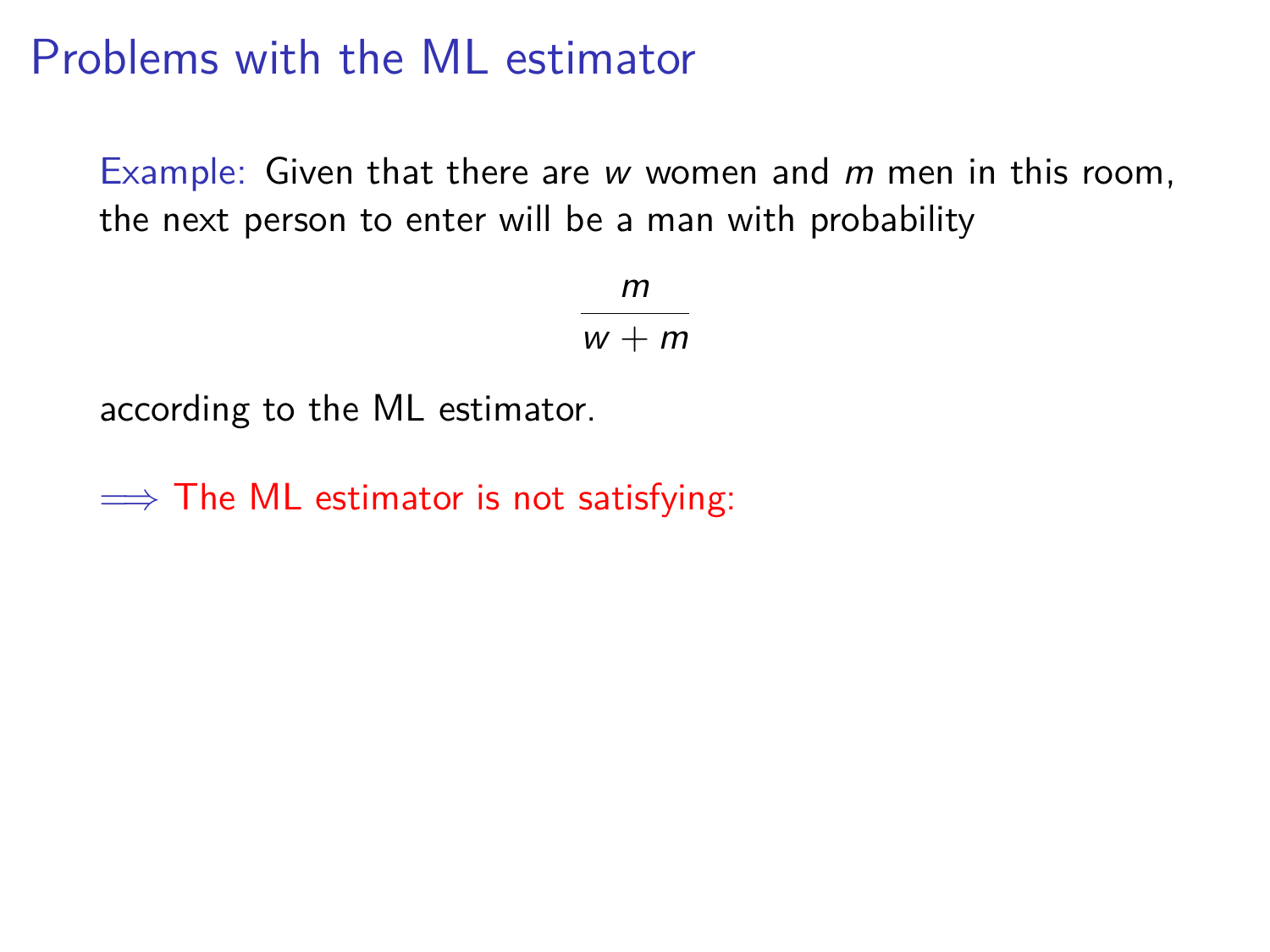Example: Given that there are  $w$  women and  $m$  men in this room, the next person to enter will be a man with probability

> m  $w + m$

according to the ML estimator.

 $\implies$  The ML estimator is not satisfying:

 $\blacktriangleright$  How do you predict the first observation?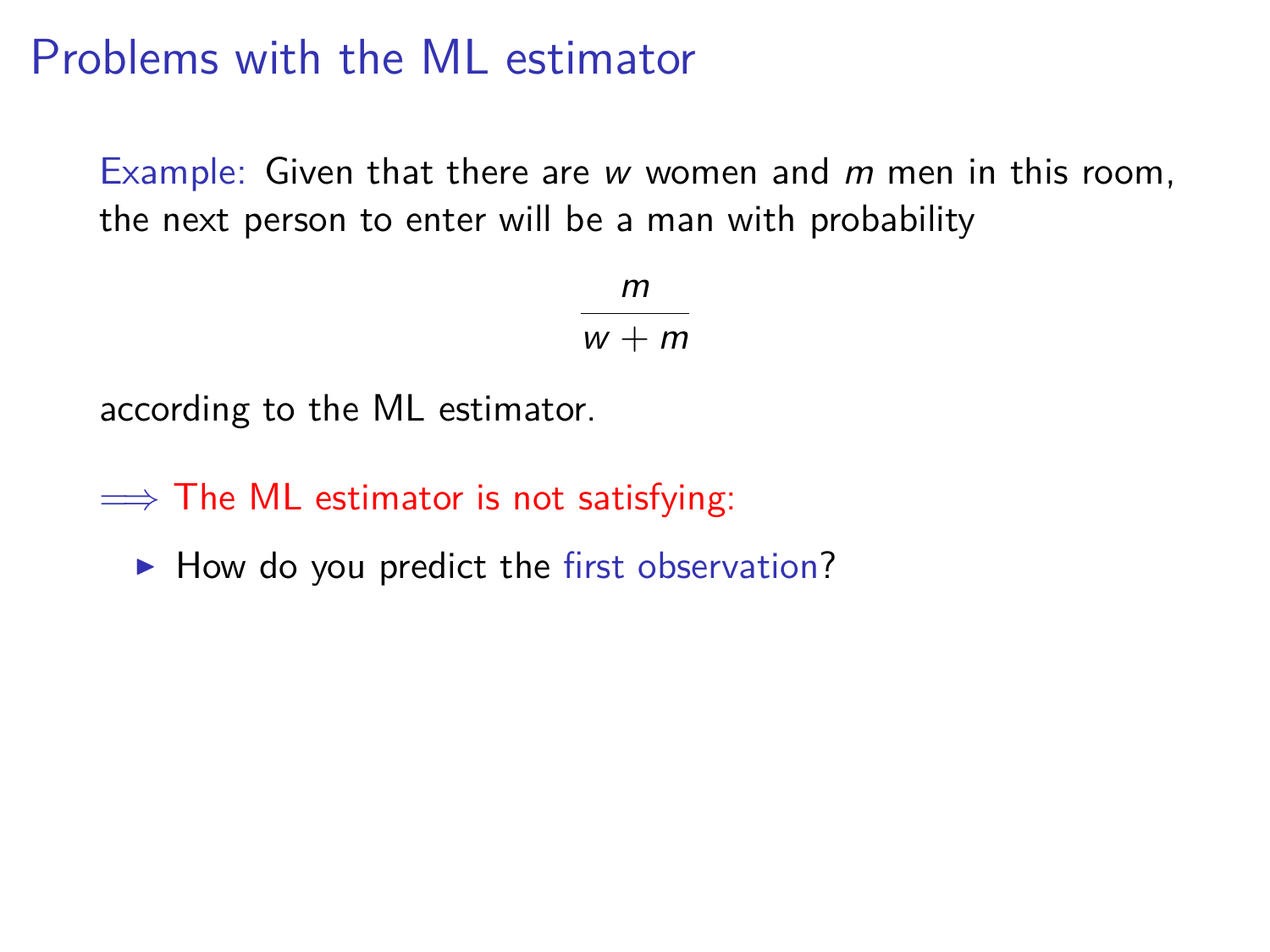Example: Given that there are  $w$  women and  $m$  men in this room, the next person to enter will be a man with probability

> m  $w + m$

according to the ML estimator.

 $\implies$  The ML estimator is not satisfying:

- $\blacktriangleright$  How do you predict the first observation?
- $\triangleright$  Zero-frequency problem: If you have seen only women so far, the probability to see a man is estimated to 0.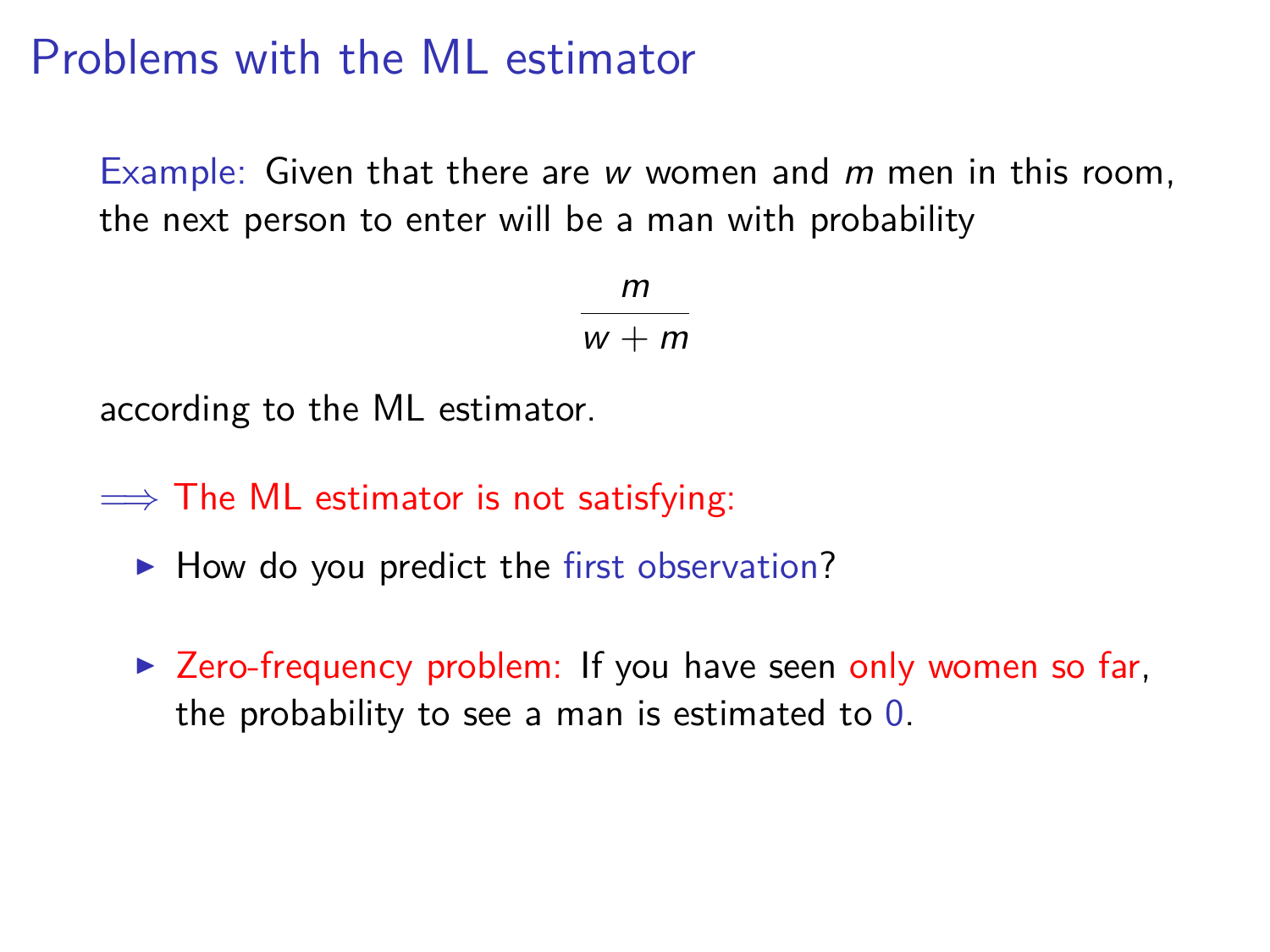Example: Given that there are  $w$  women and  $m$  men in this room, the next person to enter will be a man with probability

> m  $w + m$

according to the ML estimator.

 $\implies$  The ML estimator is not satisfying:

- $\blacktriangleright$  How do you predict the first observation?
- $\triangleright$  Zero-frequency problem: If you have seen only women so far, the probability to see a man is estimated to 0.
- $\triangleright$  Often overfits in machine learning.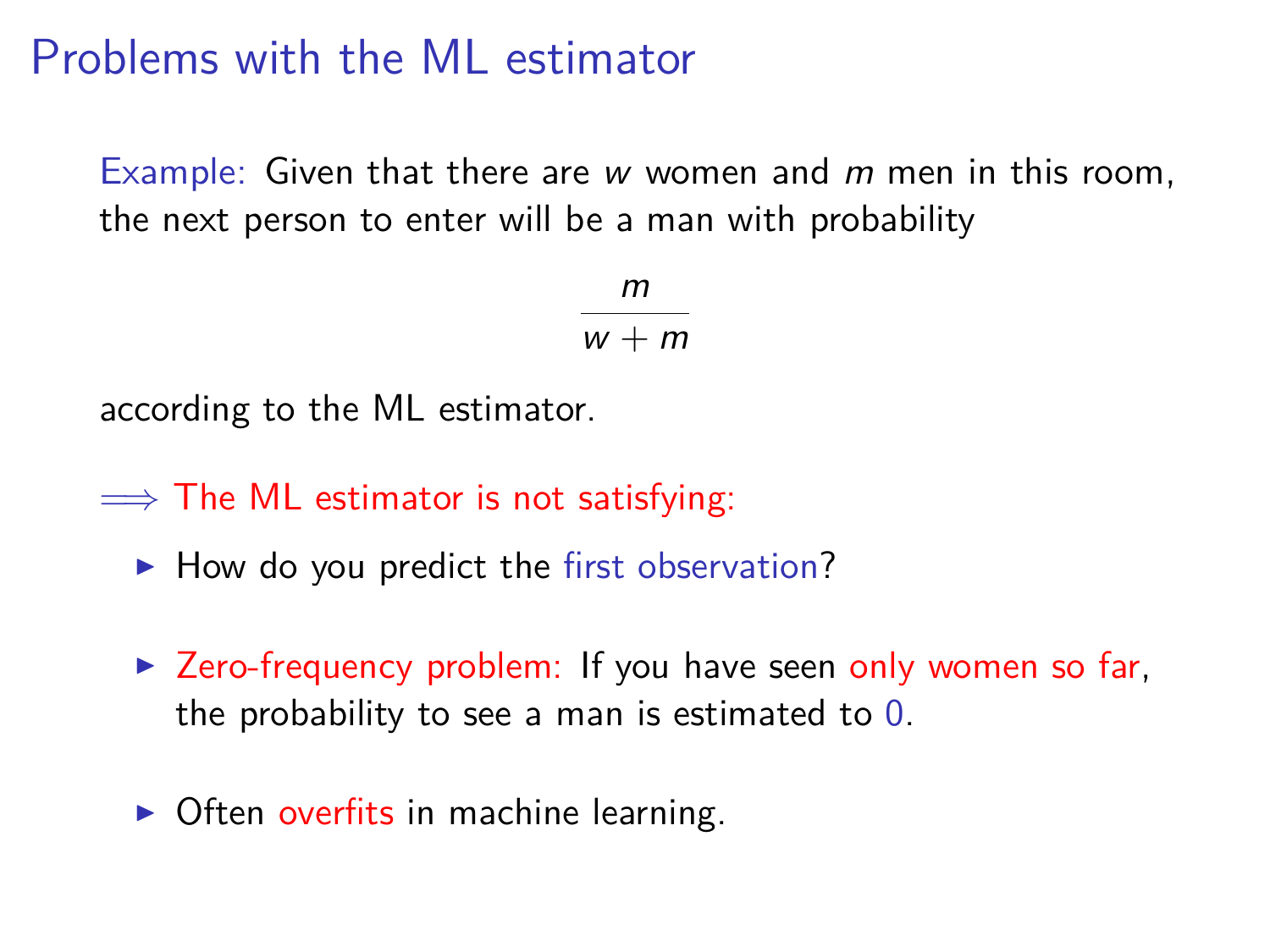Laplace suggested a quick fix for these problems: add one to the counts of each possibility. That is, predict according to

$$
p(\text{woman}) = \frac{w+1}{w+m+2} \qquad p(\text{man}) = \frac{m+1}{w+m+2}
$$

instead of  $\frac{w}{w+m}$  and  $\frac{m}{w+m}$ . This is Laplace's rule of succession.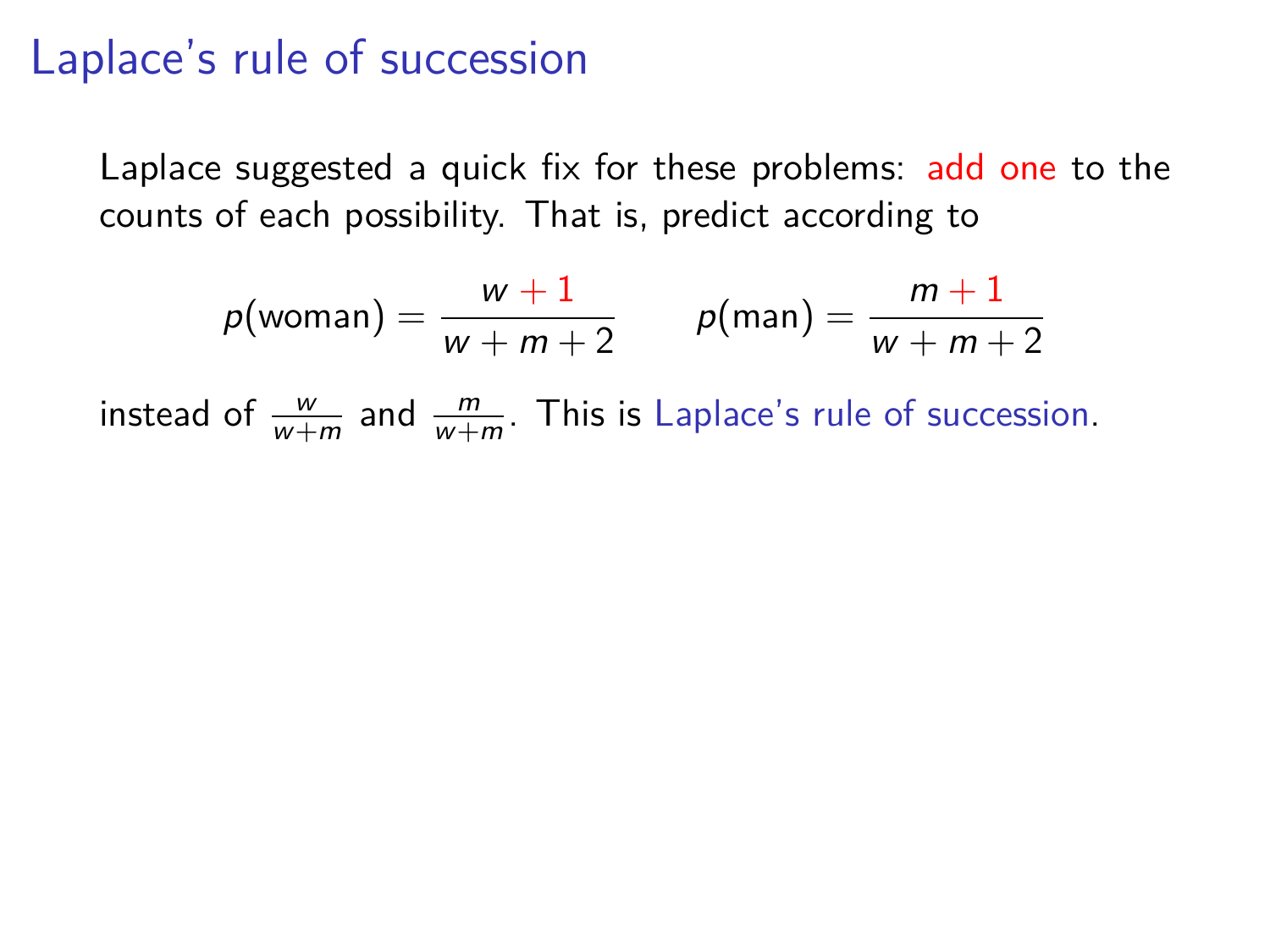Laplace suggested a quick fix for these problems: add one to the counts of each possibility. That is, predict according to

$$
p(\text{woman}) = \frac{w+1}{w+m+2} \qquad p(\text{man}) = \frac{m+1}{w+m+2}
$$

instead of  $\frac{w}{w+m}$  and  $\frac{m}{w+m}$ . This is Laplace's rule of succession.

 $\triangleright$  Solves the zero-frequency problem: After having seen t women and no men, the probability to see a man is estimated to  $1/(t+2)$ .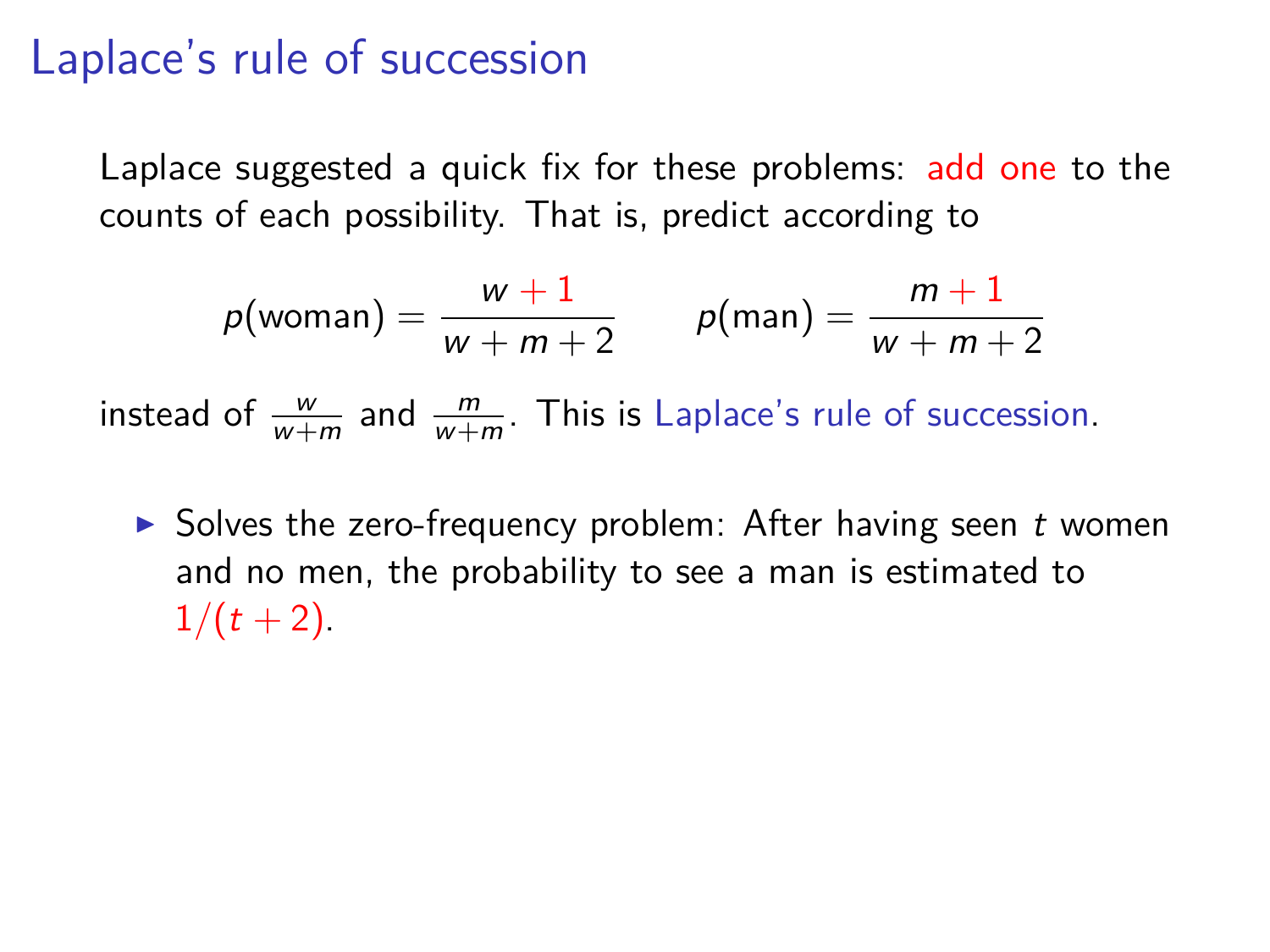Laplace suggested a quick fix for these problems: add one to the counts of each possibility. That is, predict according to

$$
p(\text{woman}) = \frac{w+1}{w+m+2} \qquad p(\text{man}) = \frac{m+1}{w+m+2}
$$

instead of  $\frac{w}{w+m}$  and  $\frac{m}{w+m}$ . This is Laplace's rule of succession.

- $\triangleright$  Solves the zero-frequency problem: After having seen t women and no men, the probability to see a man is estimated to  $1/(t+2)$ .
- Generalizes to other discrete data ("additive smoothing").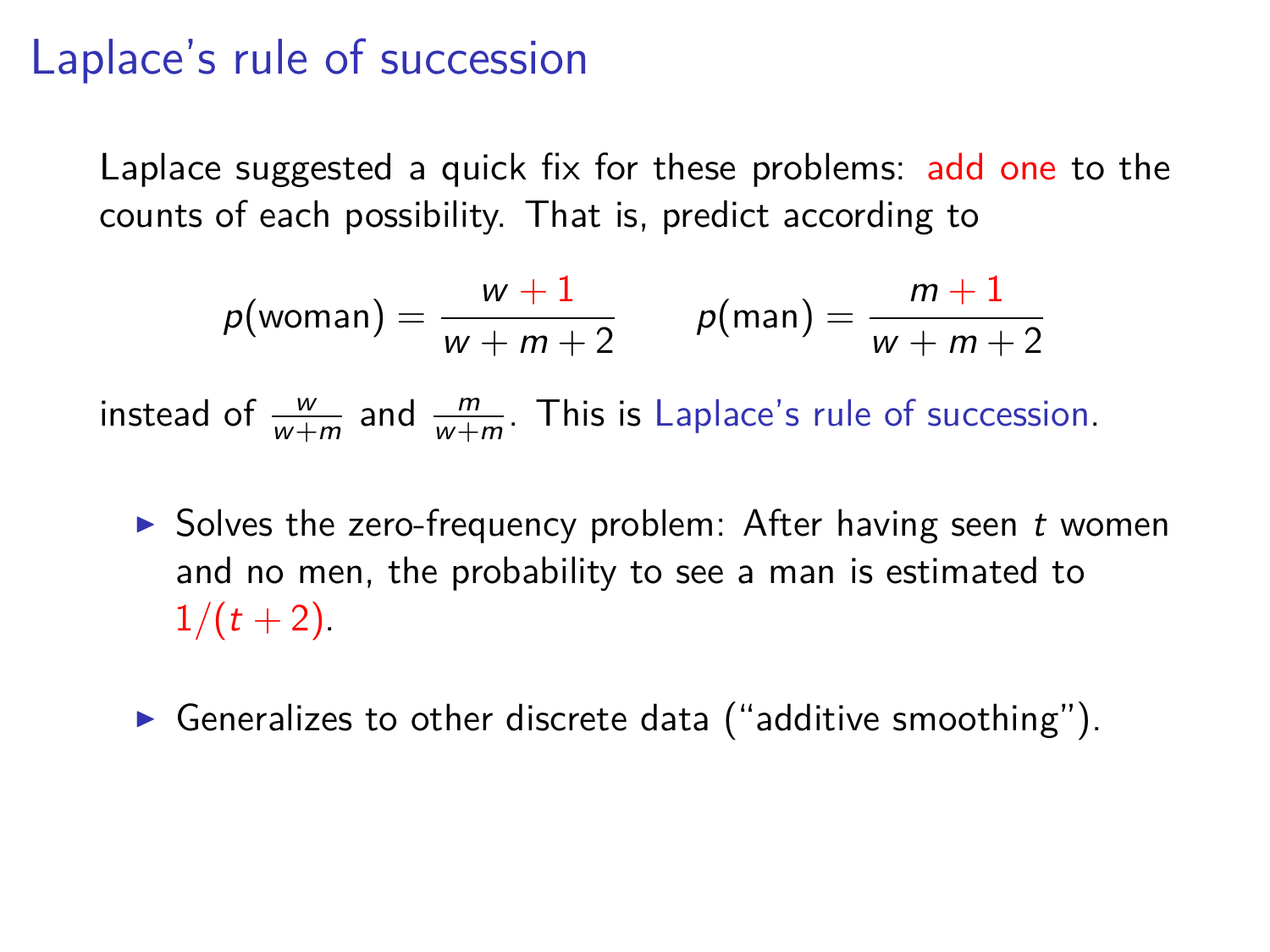Laplace suggested a quick fix for these problems: add one to the counts of each possibility. That is, predict according to

$$
p(\text{woman}) = \frac{w+1}{w+m+2} \qquad p(\text{man}) = \frac{m+1}{w+m+2}
$$

instead of  $\frac{w}{w+m}$  and  $\frac{m}{w+m}$ . This is Laplace's rule of succession.

- $\triangleright$  Solves the zero-frequency problem: After having seen t women and no men, the probability to see a man is estimated to  $1/(t+2)$ .
- Generalizes to other discrete data ("additive smoothing").
- $\triangleright$  May seem arbitrary but has a beautiful Bayesian interpretation.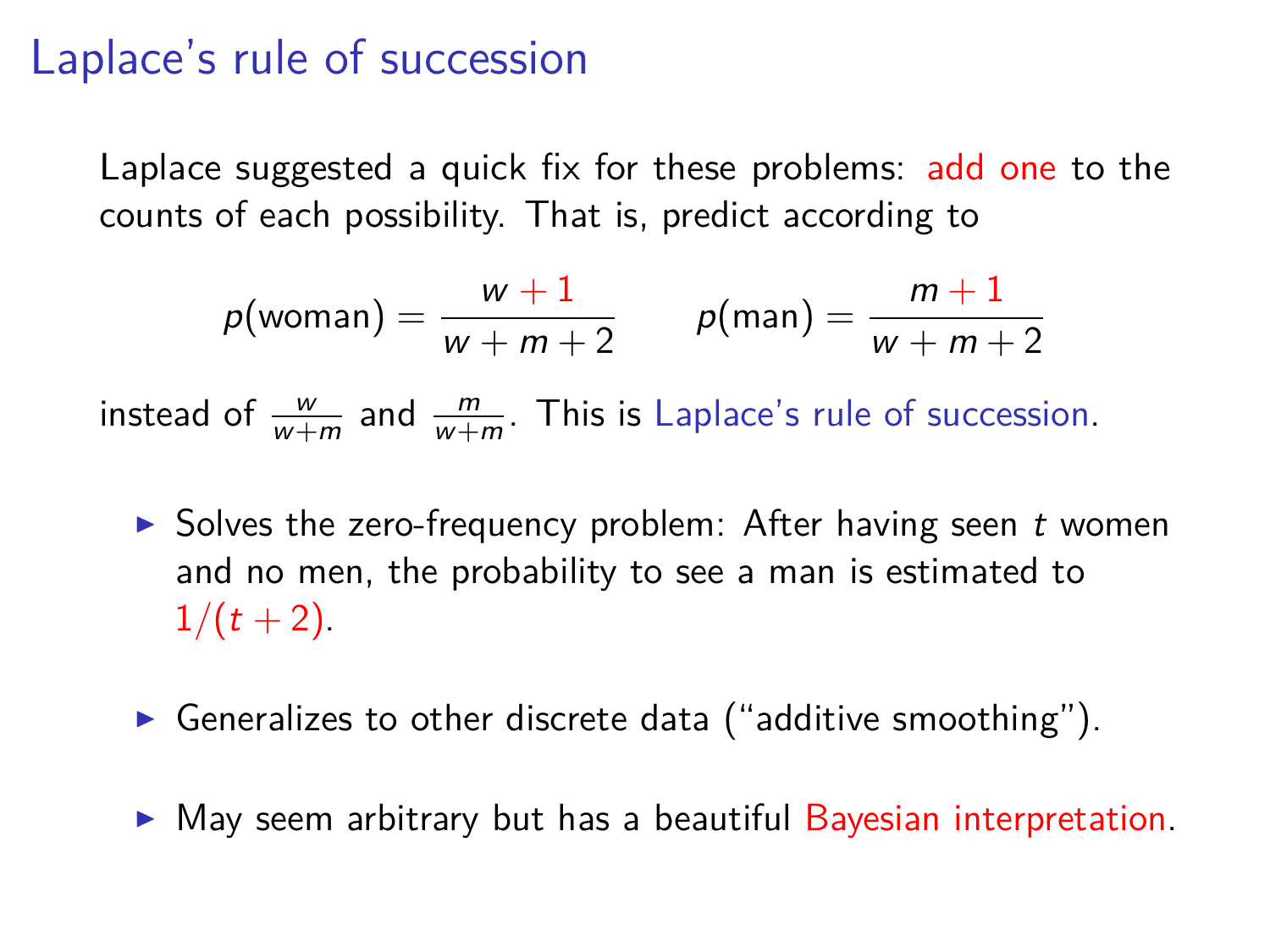### Bayesian predictors

Bayesian predictors start with a parametric model  $p_{\theta}(x)$  together with a prior  $\alpha(\theta)$  on  $\theta$ .

At time t, the next symbol  $x_{t+1}$  is predicted by mixing all possible models  $p_{\theta}$  with all values of  $\theta$ ,

$$
\rho^{\alpha\text{-Bayes}}(x_{t+1}|x_{1...t}) = \int_{\theta} p_{\theta}(x_{t+1}) q_t(\theta) d\theta
$$

where  $q_t(\theta)$  is the Bayesian posterior on  $\theta$  given data  $\mathsf{x}_{1...t}$ ,

 $q_t(\theta) \propto \alpha(\theta) \prod p_{\theta}(x_s)$  $s \leq t$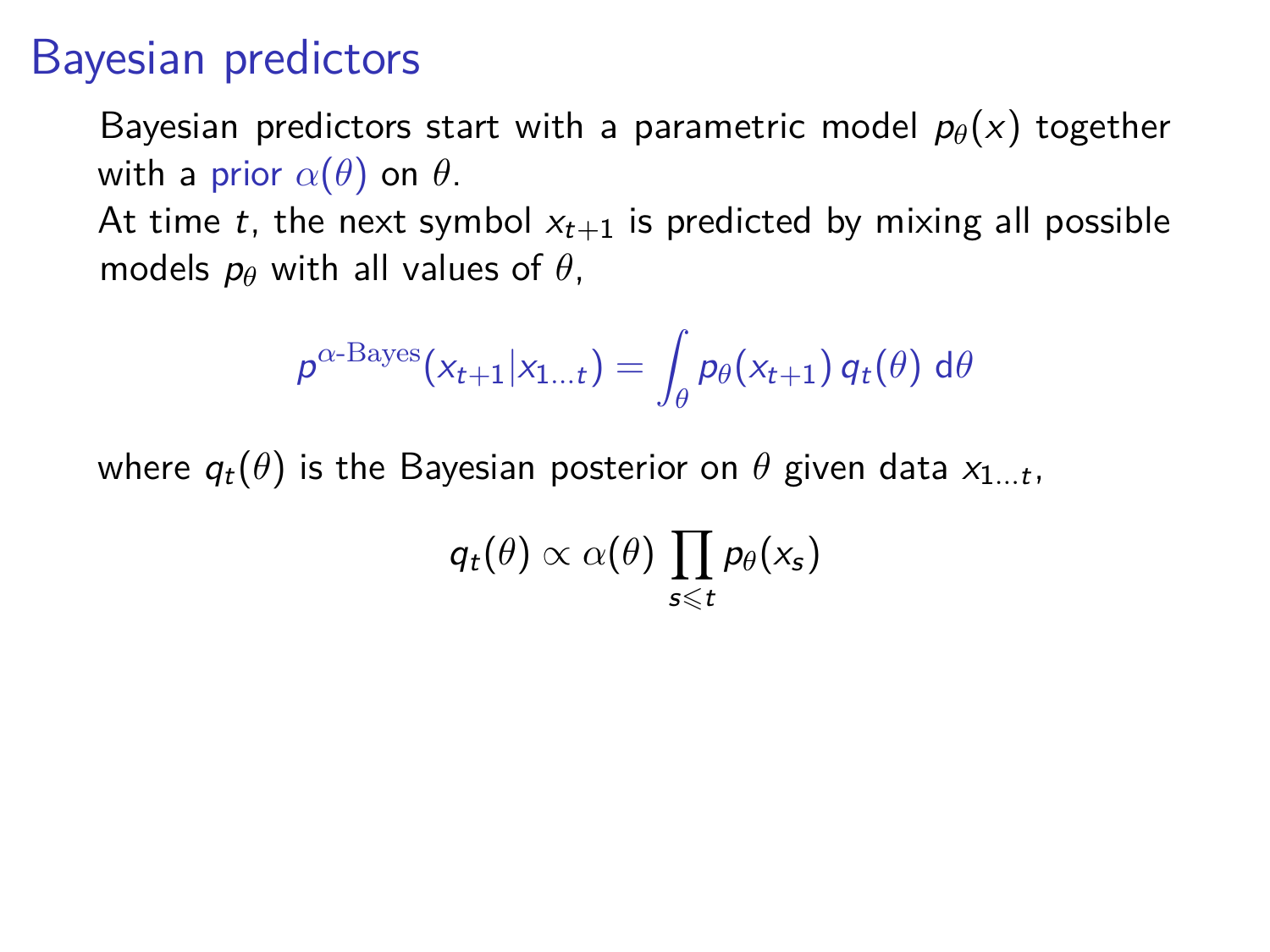### Bayesian predictors

Bayesian predictors start with a parametric model  $p_{\theta}(x)$  together with a prior  $\alpha(\theta)$  on  $\theta$ .

At time t, the next symbol  $x_{t+1}$  is predicted by mixing all possible models  $p_{\theta}$  with all values of  $\theta$ ,

$$
\rho^{\alpha\text{-Bayes}}(x_{t+1}|x_{1...t}) = \int_{\theta} p_{\theta}(x_{t+1}) q_t(\theta) d\theta
$$

where  $q_t(\theta)$  is the Bayesian posterior on  $\theta$  given data  $\mathsf{x}_{1...t}$ ,

$$
q_t(\theta) \propto \alpha(\theta) \prod_{s \leq t} p_\theta(\mathsf{x}_s)
$$

#### Proposition (folklore)

For Bernoulli distributions on a binary variable, e.g., {woman, man}, Laplace's rule coincides with the Bayesian predictor with a uniform prior on the Bernoulli parameter  $\theta \in [0,1]$ .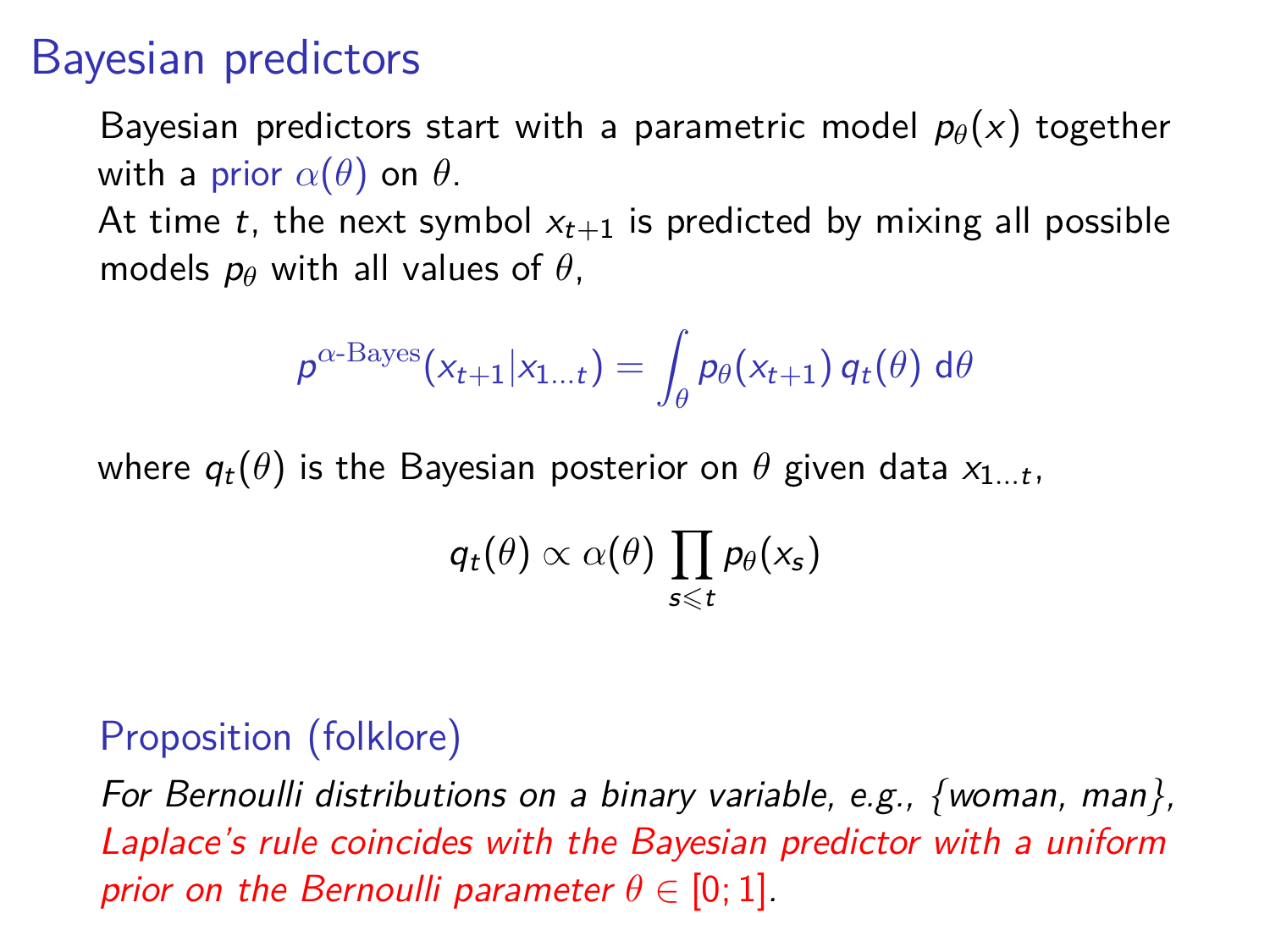# Bayesian predictors (2)

Bayesian predictors

- $\triangleright$  solve the zero-frequency problem
- $\blacktriangleright$  have theoretical guarantees
- $\blacktriangleright$  do not overfit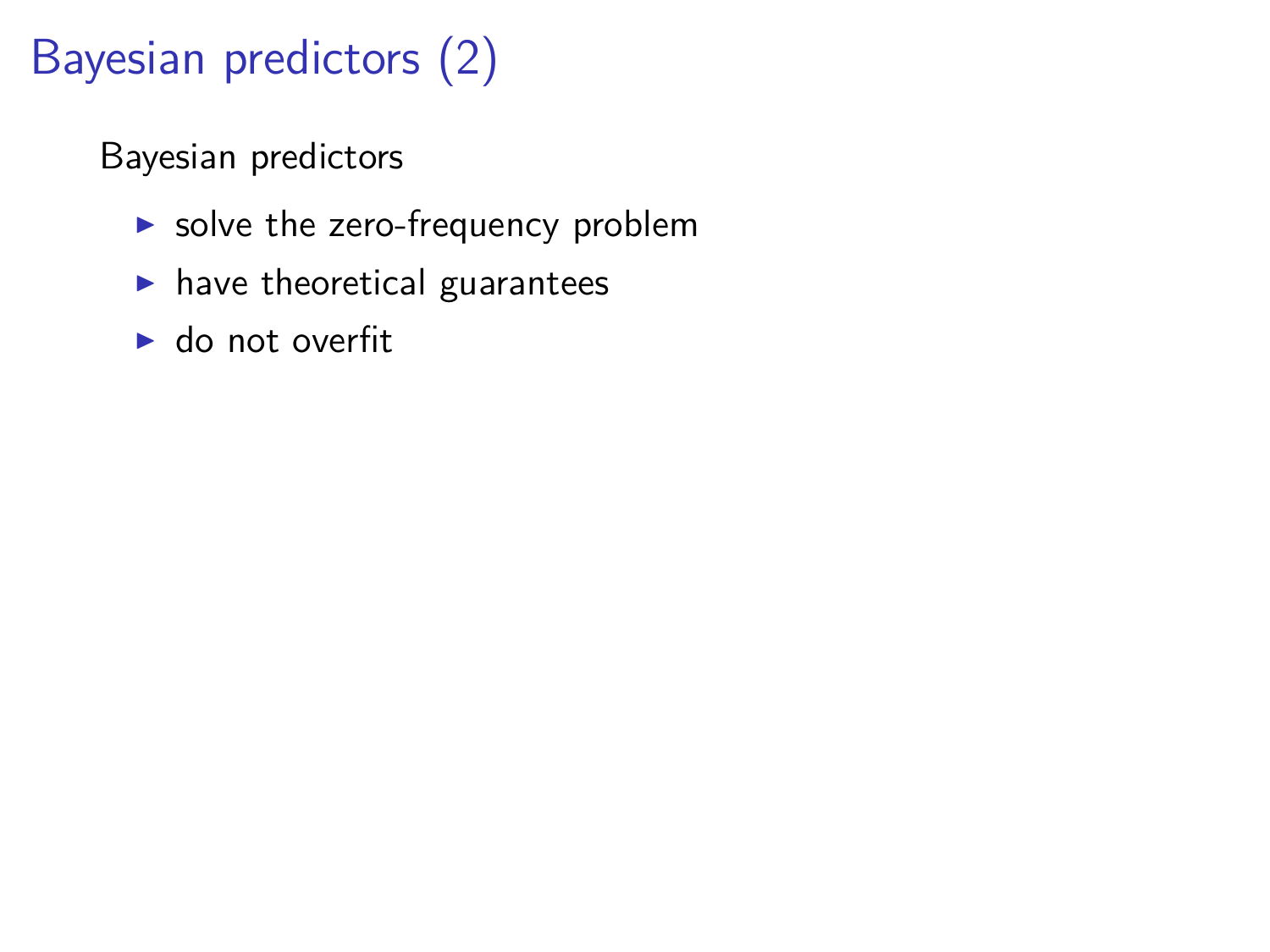# Bayesian predictors (2)

Bayesian predictors

- $\triangleright$  solve the zero-frequency problem
- $\blacktriangleright$  have theoretical guarantees
- $\blacktriangleright$  do not overfit

but

 $\triangleright$  are difficult to compute: one must perform an integral over  $\theta$ , and keep track of the Bayesian posterior which is an arbitrary function of  $\theta$ .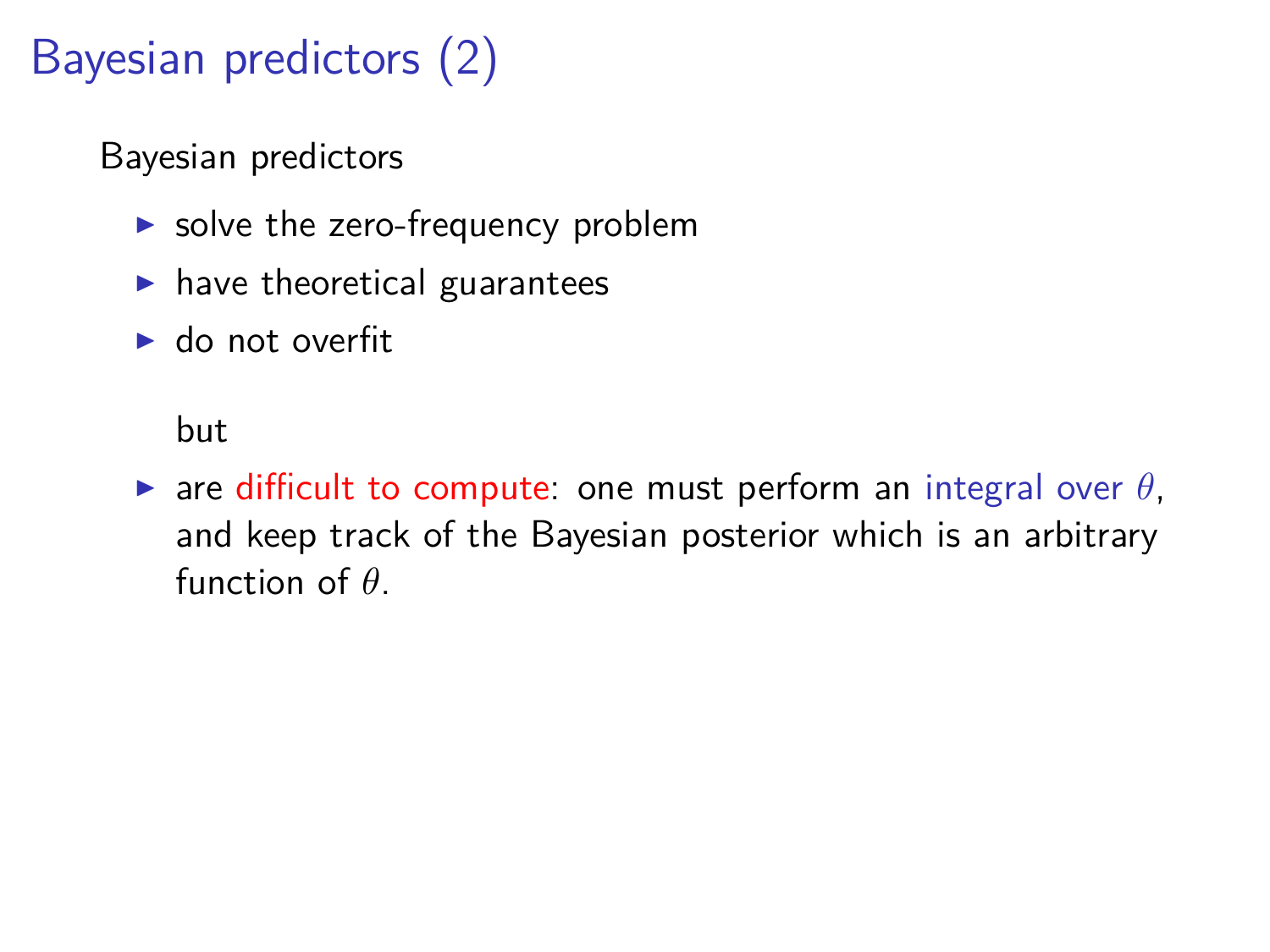# Bayesian predictors (2)

Bayesian predictors

- $\triangleright$  solve the zero-frequency problem
- $\blacktriangleright$  have theoretical guarantees
- $\blacktriangleright$  do not overfit

but

 $\triangleright$  are difficult to compute: one must perform an integral over  $\theta$ , and keep track of the Bayesian posterior which is an arbitrary function of  $\theta$ .

Is there a simple way to approximate Bayesian predictors that would generalize Laplace's rule?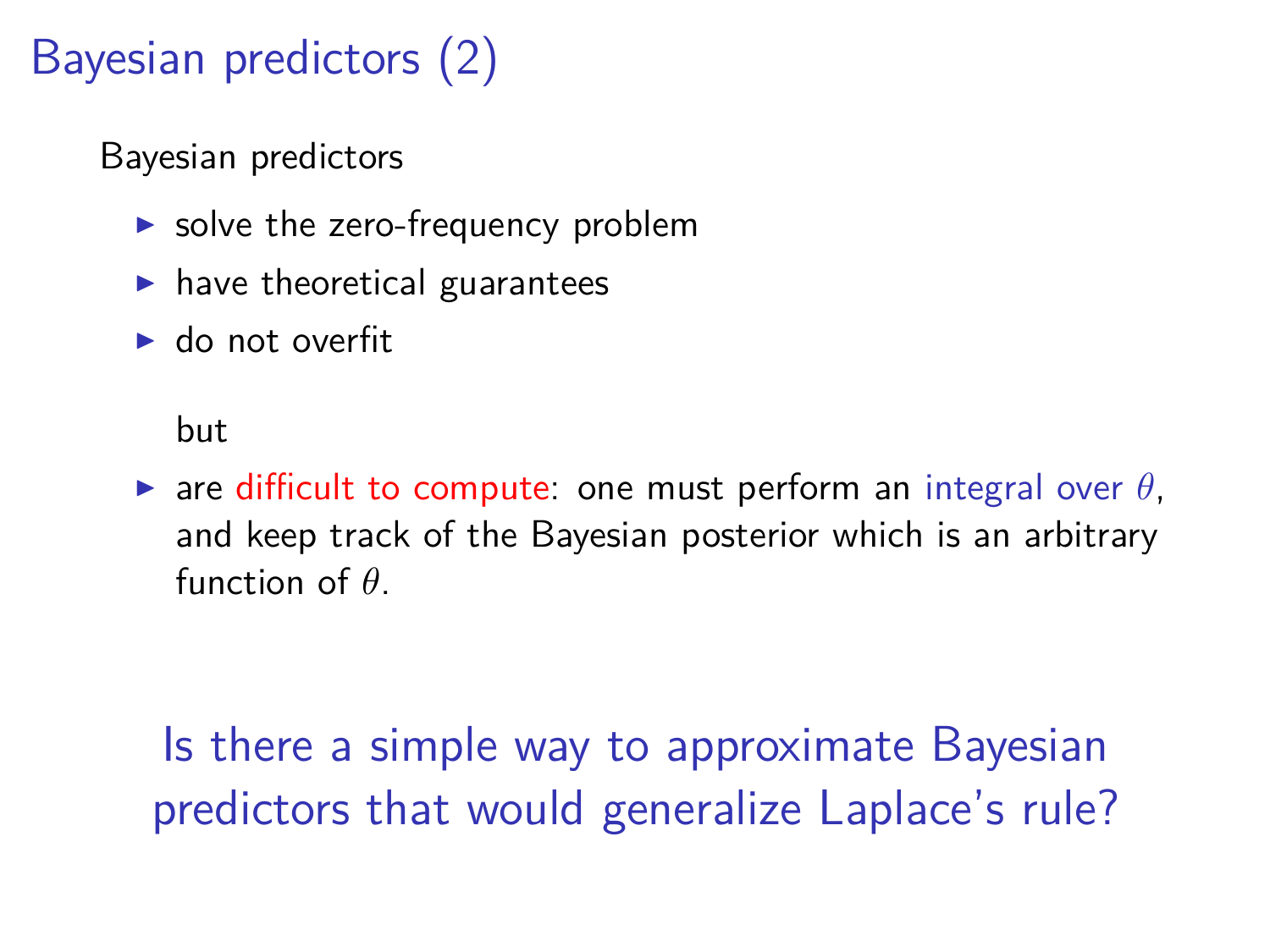Theorem Let  $(p_{\theta})$  be an exponential family of probability distributions.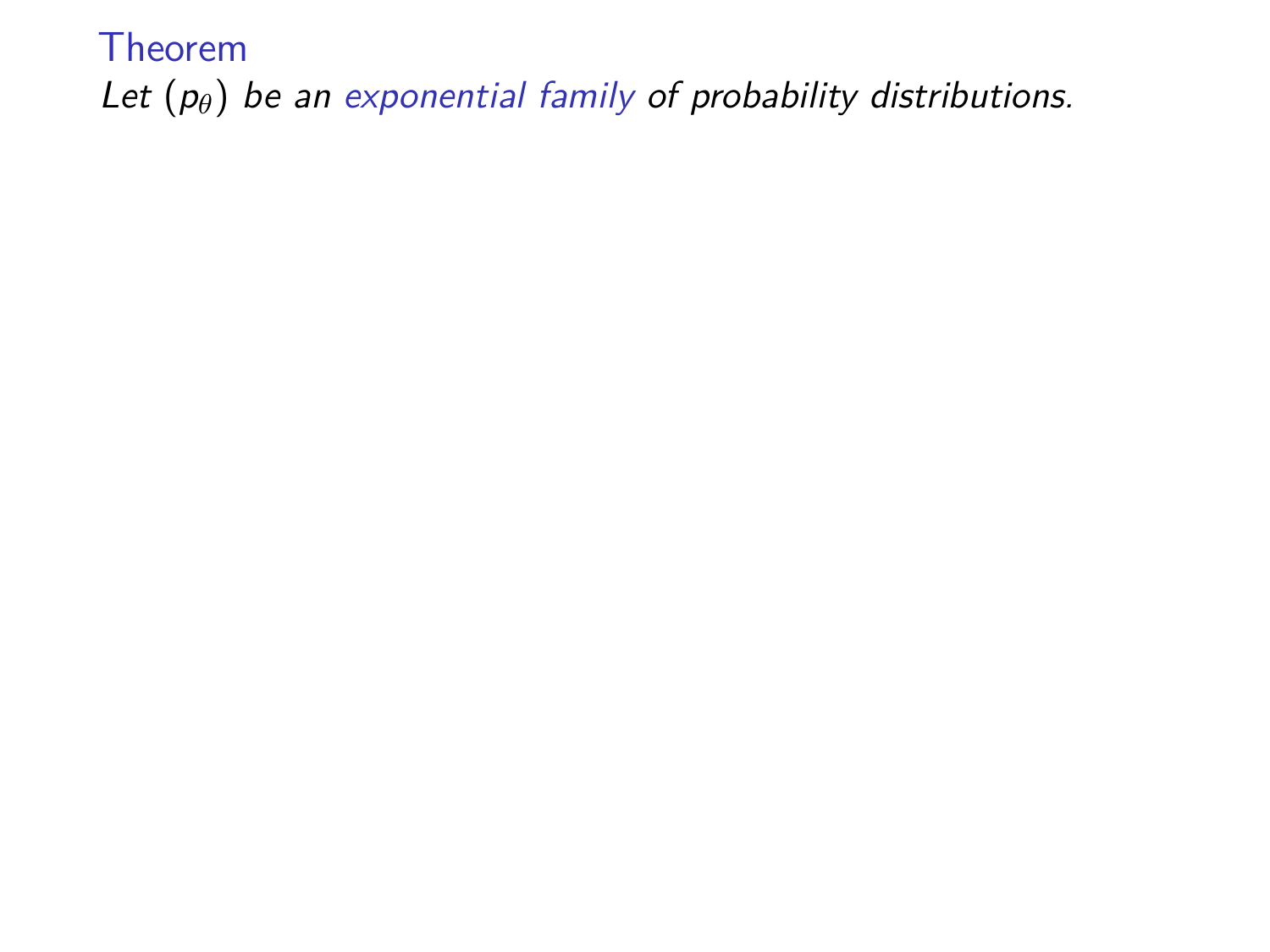Theorem

Let  $(p_{\theta})$  be an exponential family of probability distributions.

Under suitable regularity conditions, these two predictors coincide at first order in 1*/*t:

 $\triangleright$  The Bayesian predictor using the non-informative Jeffreys prior  $\alpha(\theta) \propto \sqrt{\det I(\theta)}$  with  $I(\theta)$  the Fisher information matrix.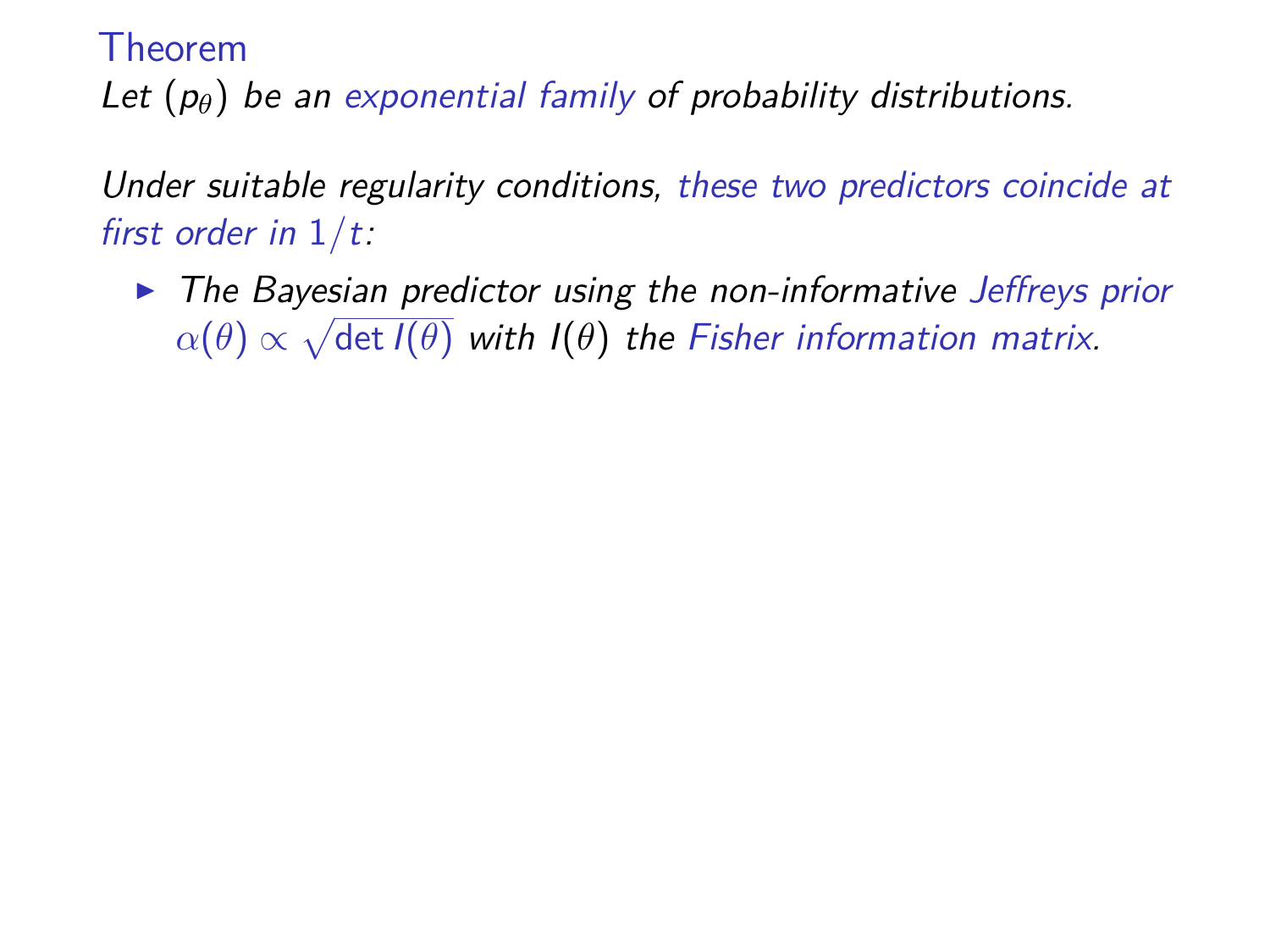Theorem

Let  $(p_{\theta})$  be an exponential family of probability distributions.

Under suitable regularity conditions, these two predictors coincide at first order in 1*/*t:

 $\triangleright$  The Bayesian predictor using the non-informative Jeffreys prior  $\alpha(\theta) \propto \sqrt{\det I(\theta)}$  with  $I(\theta)$  the Fisher information matrix.

 $\blacktriangleright$  The average

$$
\frac{1}{2}\rho^{\rm ML} + \frac{1}{2}\rho^{\rm SNML}
$$

of the maximum likelihood predictor and the "sequential normalized maximum likelihood" predictor [Shtarkov 1987, Roos, Rissanen...]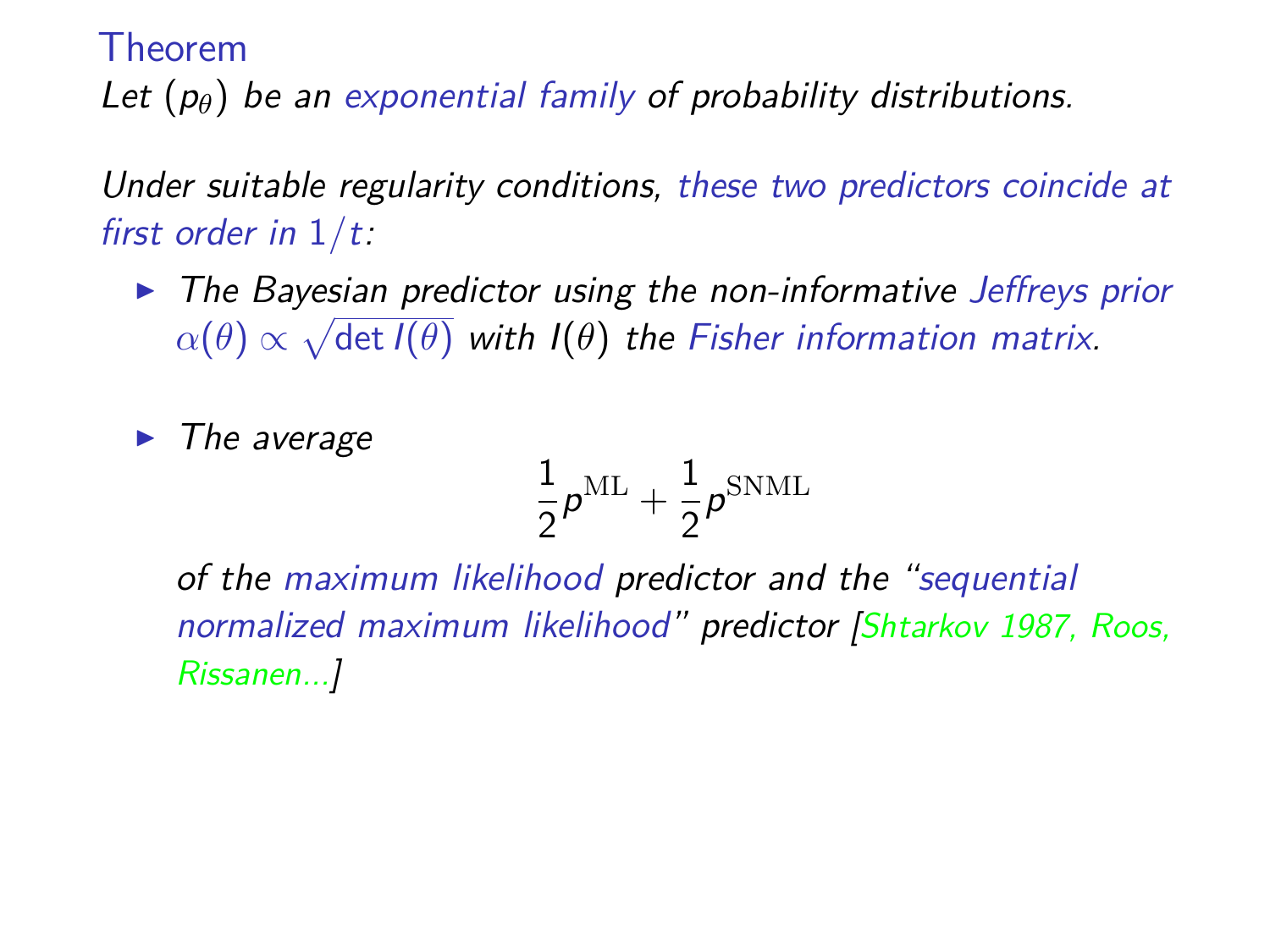Theorem

Let  $(p_{\theta})$  be an exponential family of probability distributions.

Under suitable regularity conditions, these two predictors coincide at first order in 1*/*t:

 $\triangleright$  The Bayesian predictor using the non-informative Jeffrevs prior  $\alpha(\theta) \propto \sqrt{\det I(\theta)}$  with  $I(\theta)$  the Fisher information matrix.

 $\blacktriangleright$  The average

$$
\frac{1}{2}\rho^{\rm ML} + \frac{1}{2}\rho^{\rm SNML}
$$

of the maximum likelihood predictor and the "sequential normalized maximum likelihood" predictor [Shtarkov 1987, Roos, Rissanen...]

"The predictors p and p′ coincide at first order" means that

$$
p'(x_{t+1}|x_{1...t}) = p(x_{t+1}|x_{1...t}) (1 + O(1/t^2))
$$

for any sequence  $(x_t)$ , assuming both are non-zero.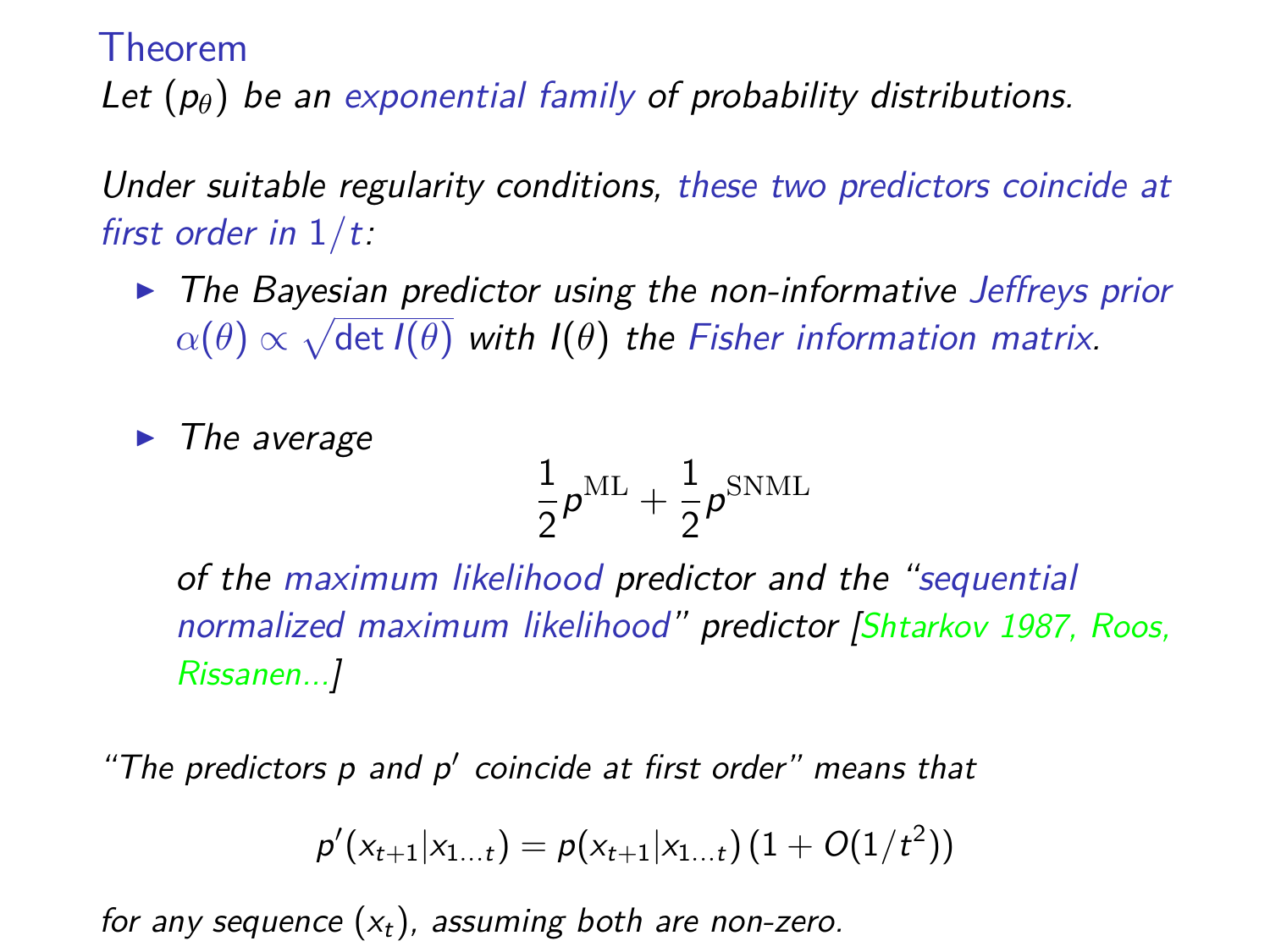The sequential normalized maximum likelihood predictor

The SNML predictor  $\rho^{\rm SMML}$  is defined as follows. For each possible value y of  $x_{t+1}$ , let

$$
\theta^{\text{ML}+y} := \argmax_{\theta} \left\{ \log p_{\theta}(y) + \sum_{s \leq t} \log p_{\theta}(x_s) \right\}
$$

be the value of the ML estimator if this value of  $x_{t+1}$  had already been observed.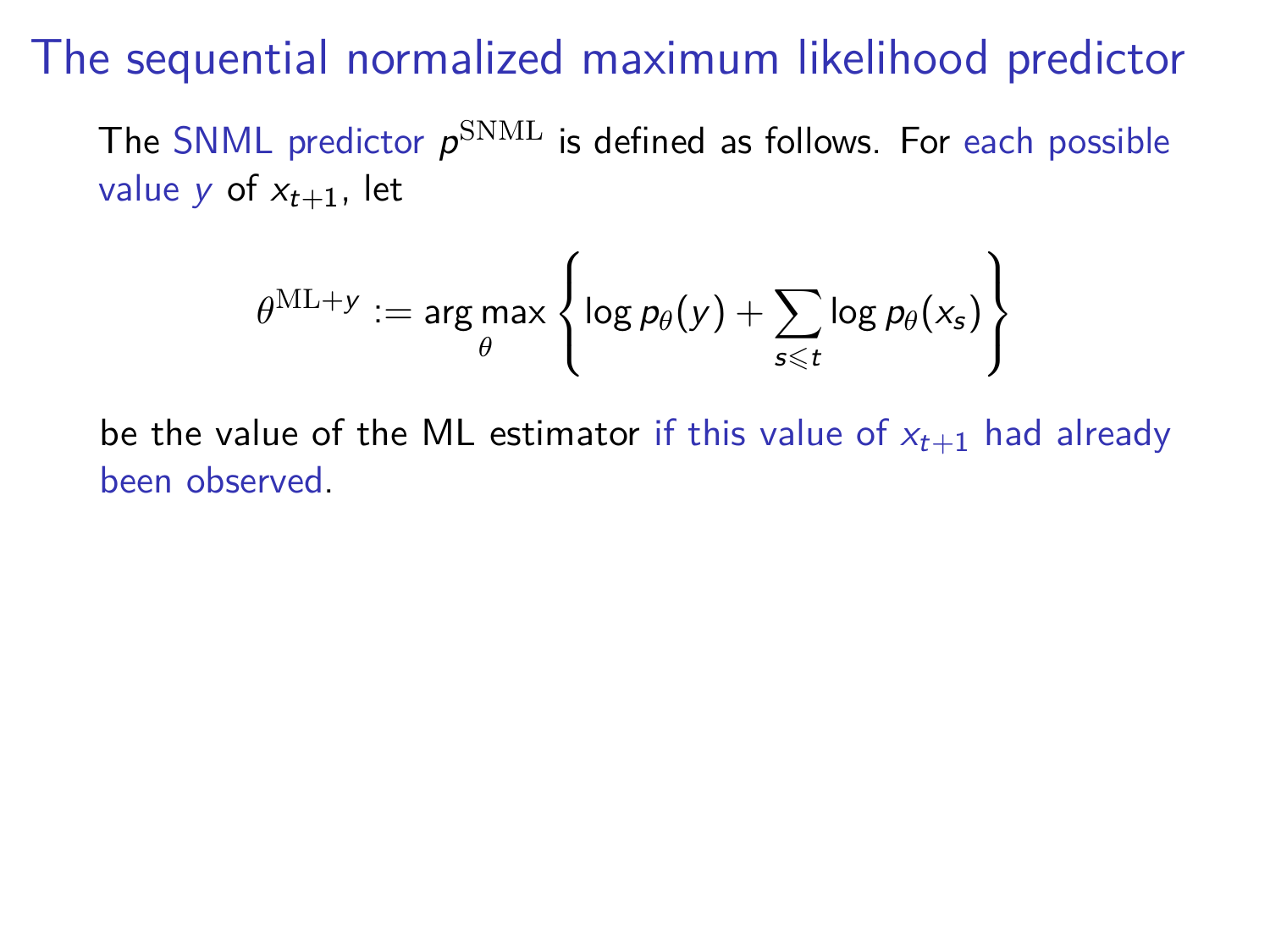The sequential normalized maximum likelihood predictor

The SNML predictor  $\rho^{\rm SMML}$  is defined as follows. For each possible value y of  $x_{t+1}$ , let

$$
\theta^{\text{ML}+y} := \argmax_{\theta} \left\{ \log p_{\theta}(y) + \sum_{s \leq t} \log p_{\theta}(x_s) \right\}
$$

be the value of the ML estimator if this value of  $x_{t+1}$  had already been observed.

Define

$$
q(y):=p_{\theta^{\text{ML}+y}}(y)
$$

Usually  $q$  is not a probability distribution,  $\int_y q(y) > 1$ .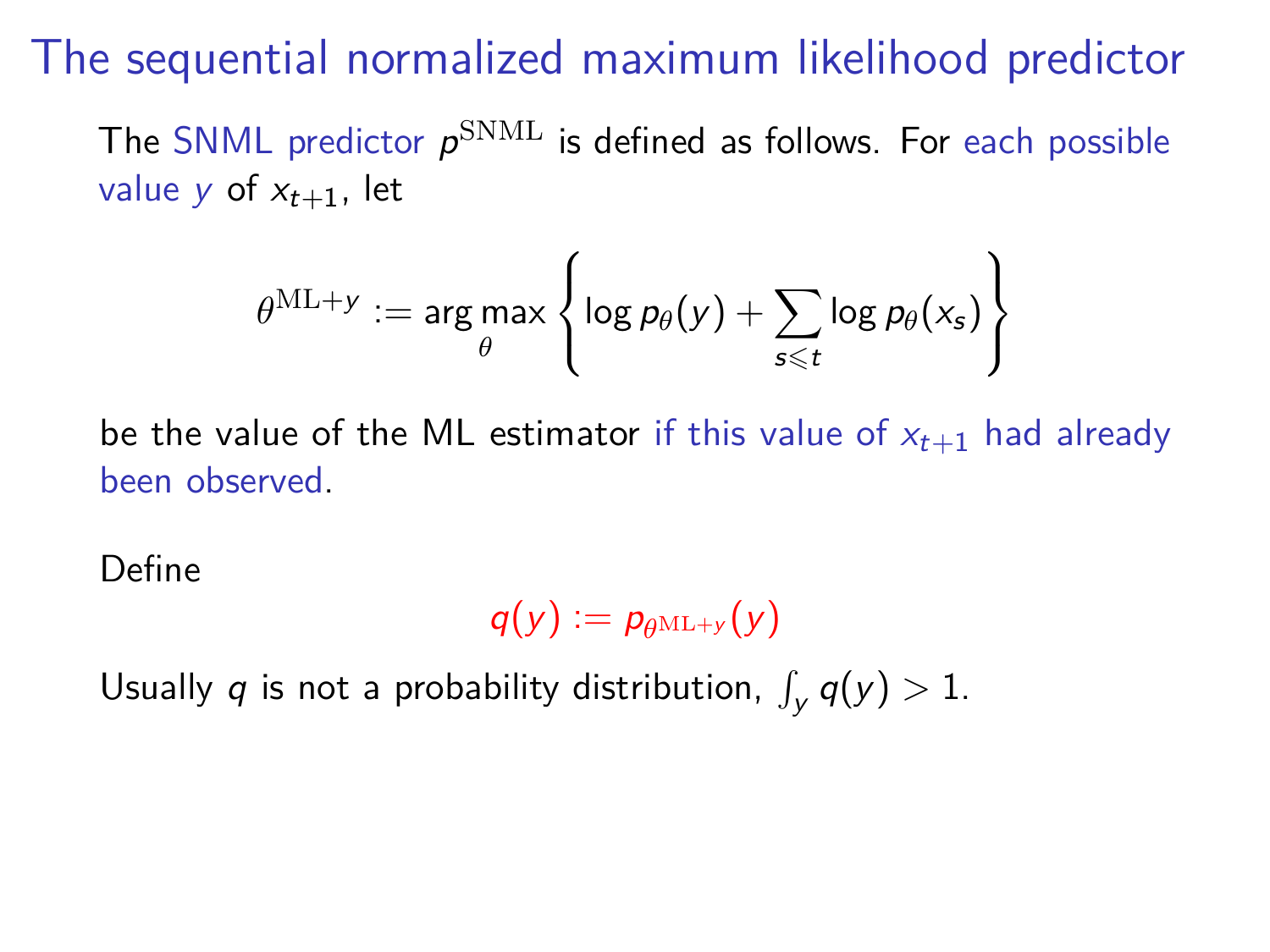The sequential normalized maximum likelihood predictor

The SNML predictor  $\rho^{\rm SMML}$  is defined as follows. For each possible value y of  $x_{t+1}$ , let

$$
\theta^{\text{ML}+y} := \argmax_{\theta} \left\{ \log p_{\theta}(y) + \sum_{s \leq t} \log p_{\theta}(x_s) \right\}
$$

be the value of the ML estimator if this value of  $x_{t+1}$  had already been observed.

Define

$$
q(y) := p_{\theta^{\text{ML}+y}}(y)
$$

Usually  $q$  is not a probability distribution,  $\int_y q(y) > 1$ .  $\implies$  Rescale q:

$$
p^{\text{SNML}} := \frac{q}{\int q}
$$

and use this for prediction of  $x_{t+1}$ .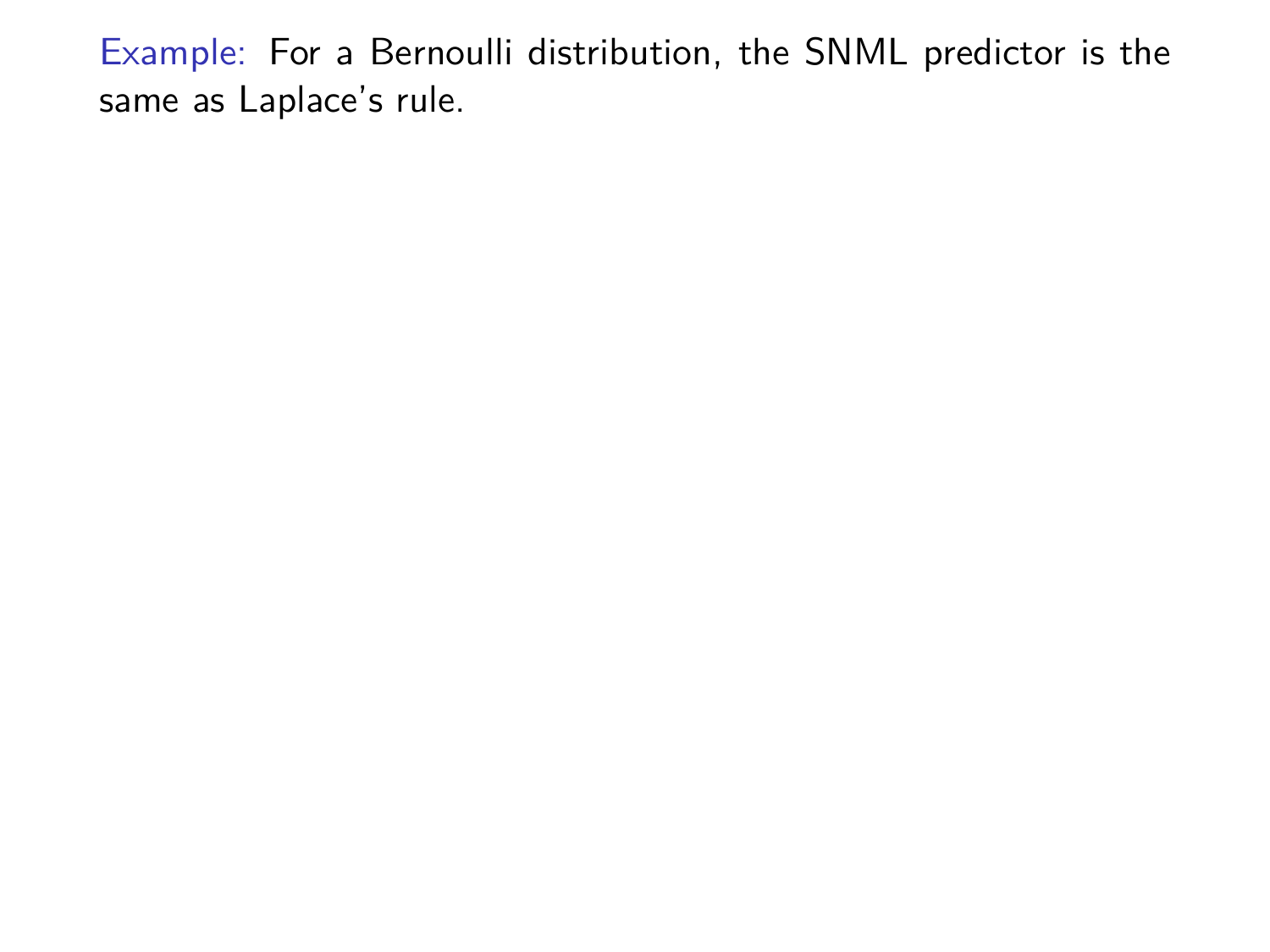The theorem states that the Bayesian predictor with canonical Jeffreys prior is approximately the average of the ML and SNML predictors.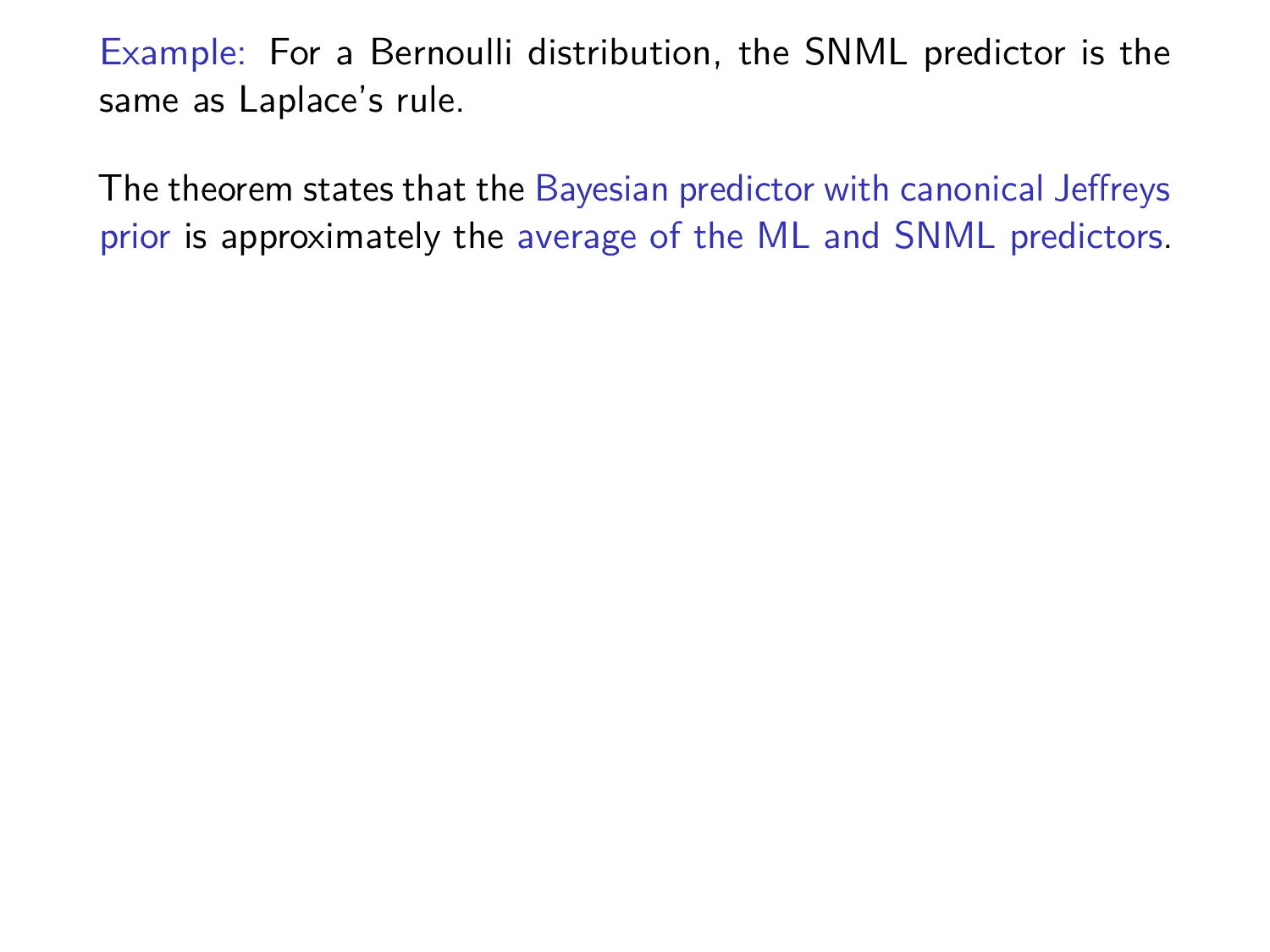The theorem states that the Bayesian predictor with canonical Jeffreys prior is approximately the average of the ML and SNML predictors.

 $\implies$  For Bernoulli distributions, we recover the "add-one-half" rule for the Jeffreys prior (Krichevsky–Trofimov estimator).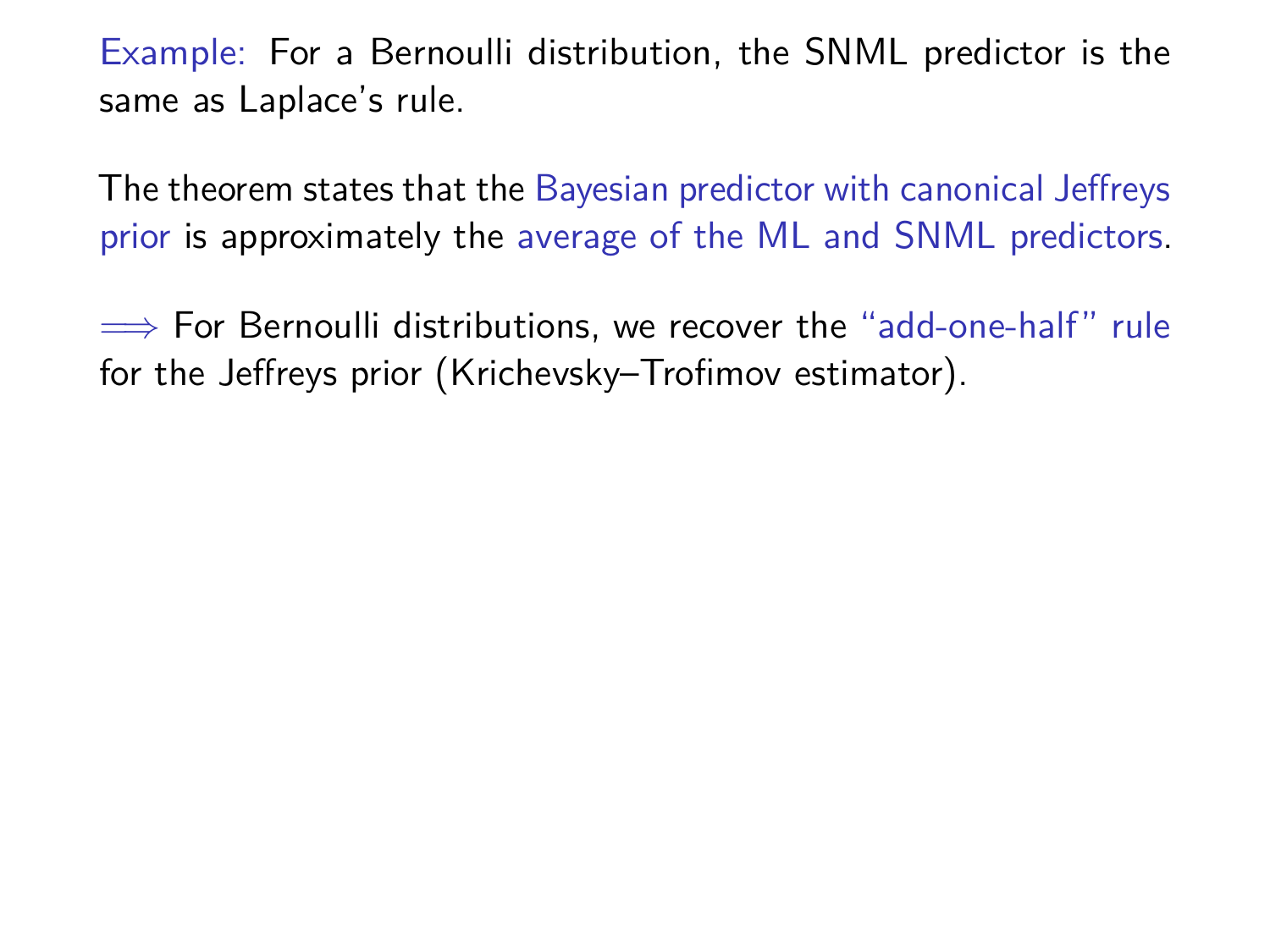The theorem states that the Bayesian predictor with canonical Jeffreys prior is approximately the average of the ML and SNML predictors.

 $\implies$  For Bernoulli distributions, we recover the "add-one-half" rule for the Jeffreys prior (Krichevsky–Trofimov estimator).

 $\blacktriangleright$  Relatively easy to compute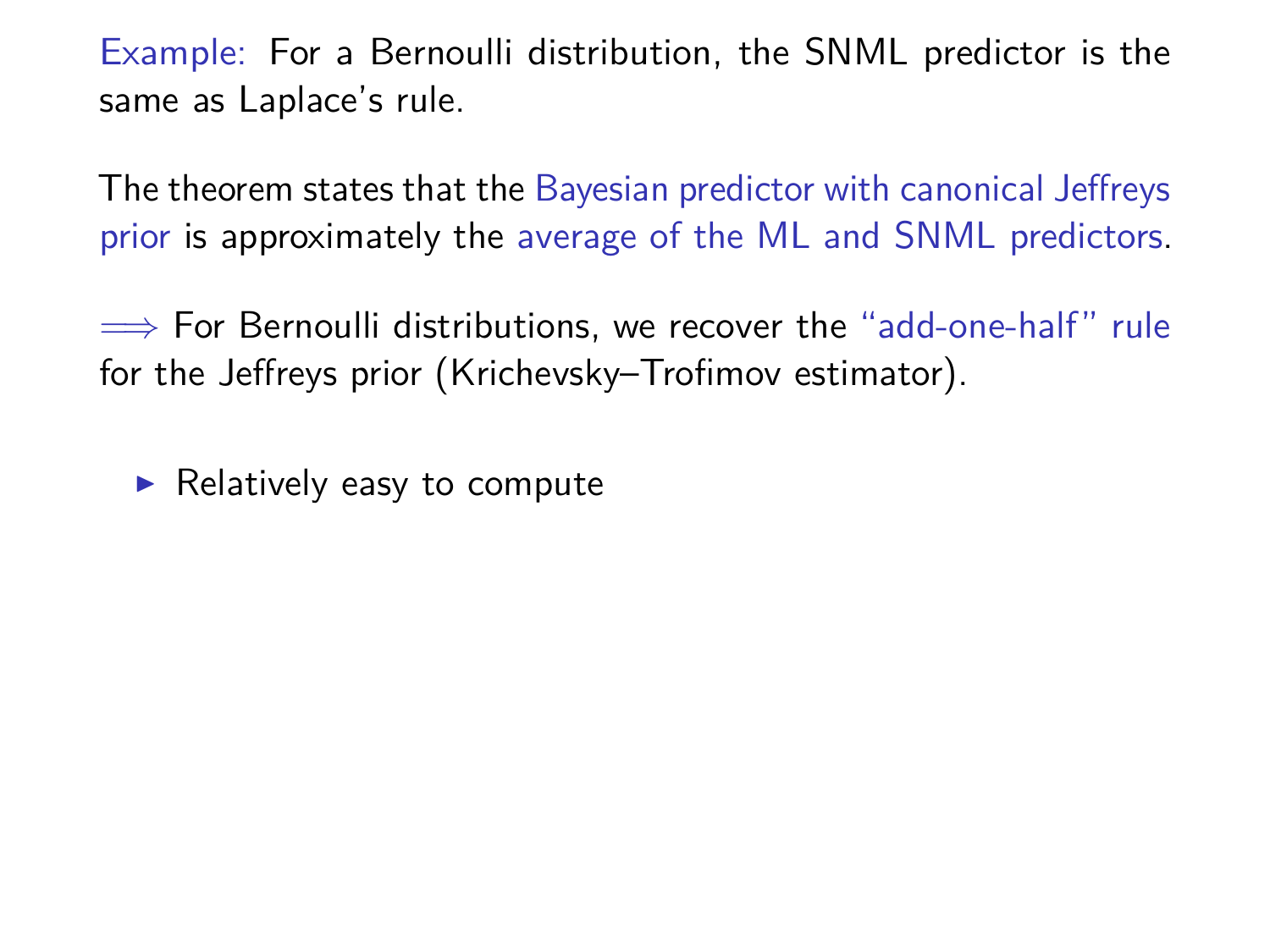The theorem states that the Bayesian predictor with canonical Jeffreys prior is approximately the average of the ML and SNML predictors.

 $\implies$  For Bernoulli distributions, we recover the "add-one-half" rule for the Jeffreys prior (Krichevsky–Trofimov estimator).

 $\blacktriangleright$  Relatively easy to compute

 $\triangleright$  Different estimators usually differ at first order in  $1/t$  (e.g., ML estimator or Bayesian estimators with different priors). The theorem is precise at first order in  $1/t$  so recovers these differences.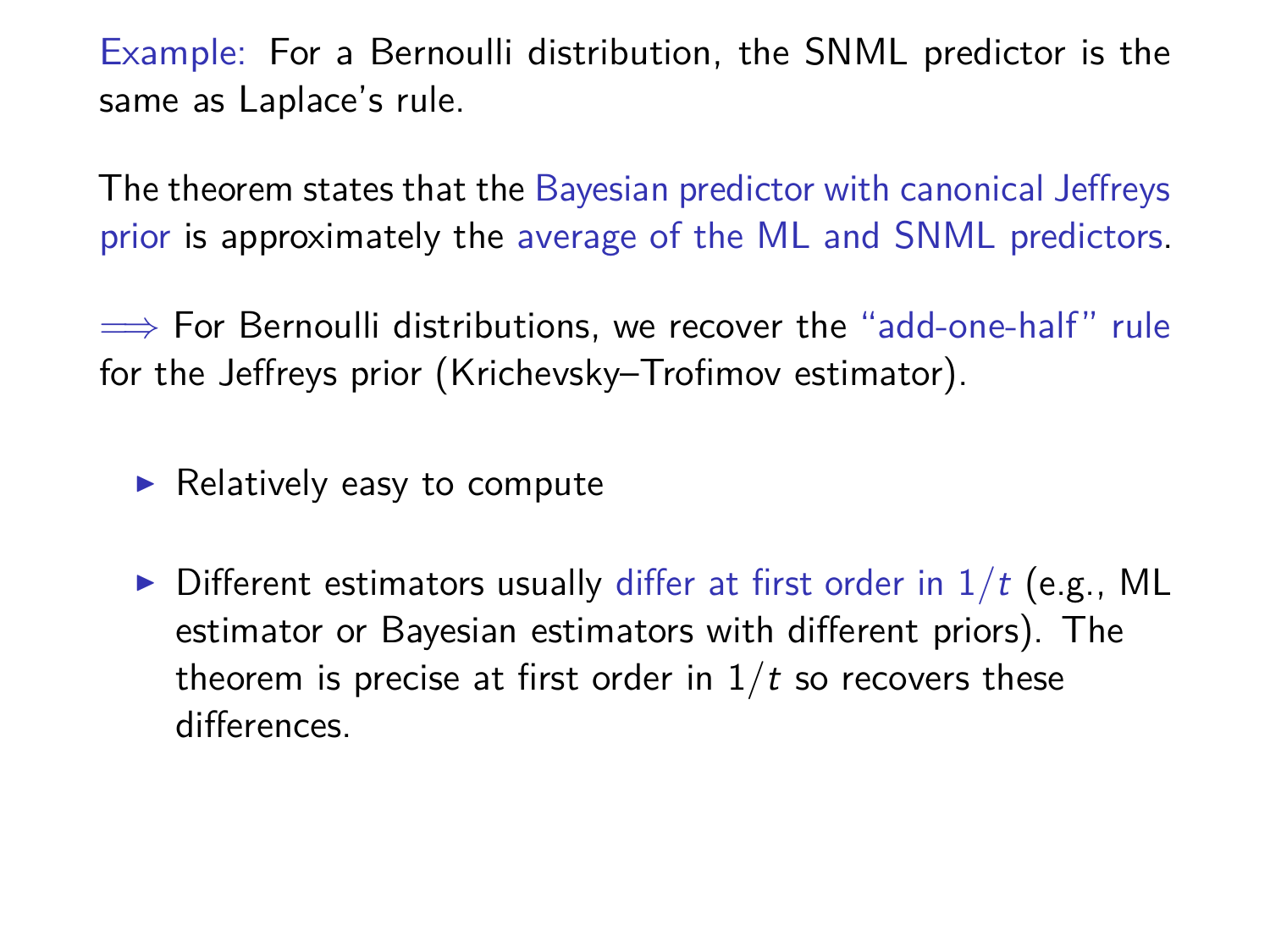The theorem states that the Bayesian predictor with canonical Jeffreys prior is approximately the average of the ML and SNML predictors.

 $\implies$  For Bernoulli distributions, we recover the "add-one-half" rule for the Jeffreys prior (Krichevsky–Trofimov estimator).

- $\blacktriangleright$  Relatively easy to compute
- $\triangleright$  Different estimators usually differ at first order in  $1/t$  (e.g., ML estimator or Bayesian estimators with different priors). The theorem is precise at first order in  $1/t$  so recovers these differences.
- $\blacktriangleright$  Multiplicative error  $(1+O(1/t^2))$  in the theorem yields at most a bounded difference on cumulated log-loss.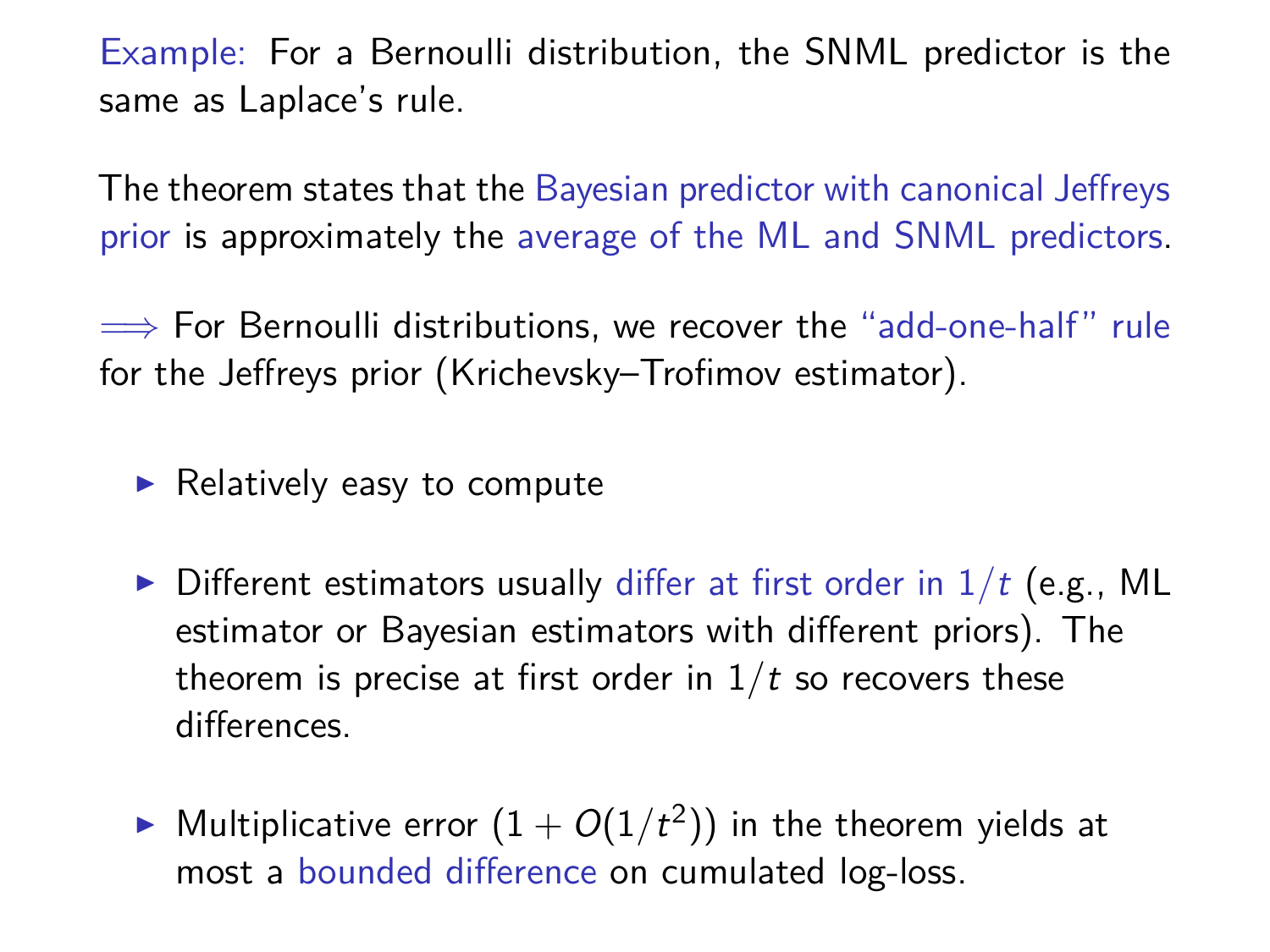#### Corollary: From ML to Bayes

For exponential families, there is an explicit approximate formula to compute the Bayesian predictor with Jeffreys prior if the ML predictor is known: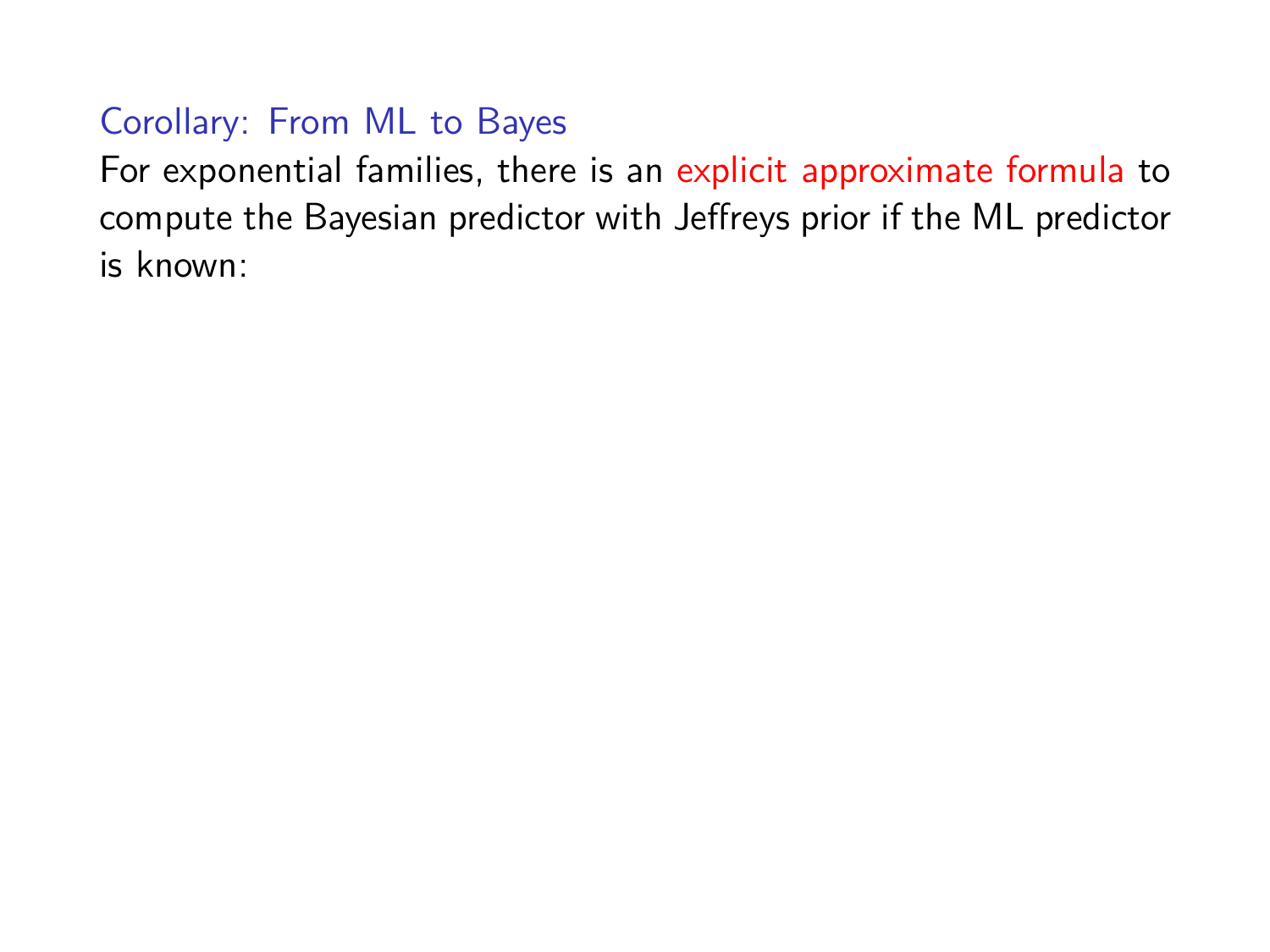#### Corollary: From ML to Bayes

For exponential families, there is an explicit approximate formula to compute the Bayesian predictor with Jeffreys prior if the ML predictor is known:

$$
p^{\text{Jeffreys}}(x_{t+1}) \approx p^{\text{ML}}(x_{t+1}) \left(1 + \frac{1}{2t} \|\partial_{\theta} \log p_{\theta}(x_{t+1})\|_{Fisher}^2 - \frac{\dim(\theta)}{2t}\right)
$$
  
up to  $O(1/t^2)$ .

Here  $\|\partial_\theta \log p_\theta(x_{t+1})\|_{Eisher}$  is the norm of the gradient of log  $p_\theta(x_{t+1})$ in the Riemannian metric given by the Fisher information matrix. (Compare "flattened ML" [Kotłowski–Grünwald–de Rooij 2010].)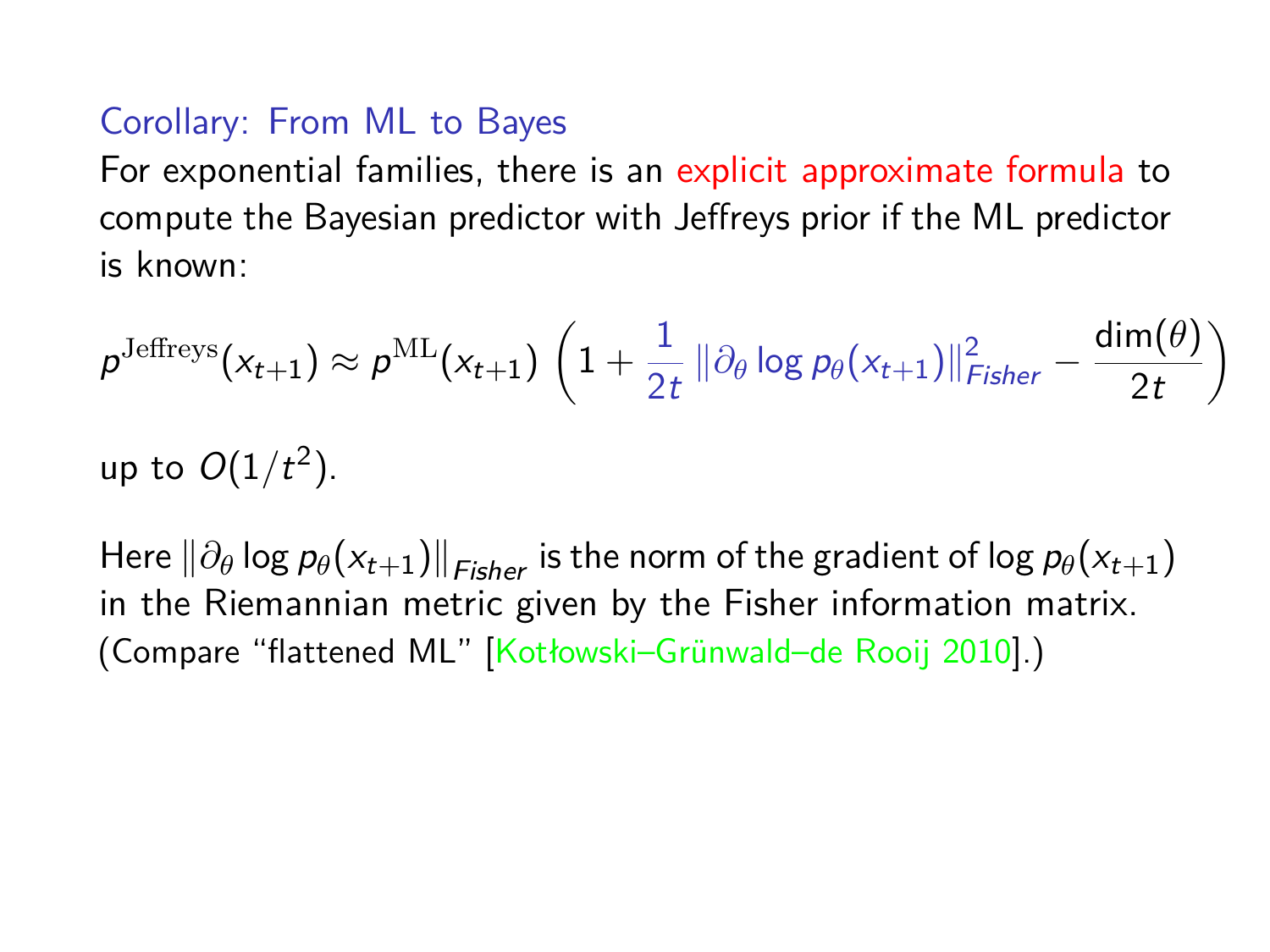#### Corollary: From ML to Bayes

For exponential families, there is an explicit approximate formula to compute the Bayesian predictor with Jeffreys prior if the ML predictor is known:

$$
p^{\text{Jeffreys}}(x_{t+1}) \approx p^{\text{ML}}(x_{t+1}) \left(1 + \frac{1}{2t} \|\partial_{\theta} \log p_{\theta}(x_{t+1})\|_{Fisher}^2 - \frac{\dim(\theta)}{2t}\right)
$$
  
up to  $O(1/t^2)$ .

Here  $\|\partial_\theta \log p_\theta(x_{t+1})\|_{Eisher}$  is the norm of the gradient of log  $p_\theta(x_{t+1})$ in the Riemannian metric given by the Fisher information matrix. (Compare "flattened ML" [Kotłowski–Grünwald–de Rooij 2010].)

Note: valid only when these probabilities are non-zero, so does not solve the zero-frequency problem.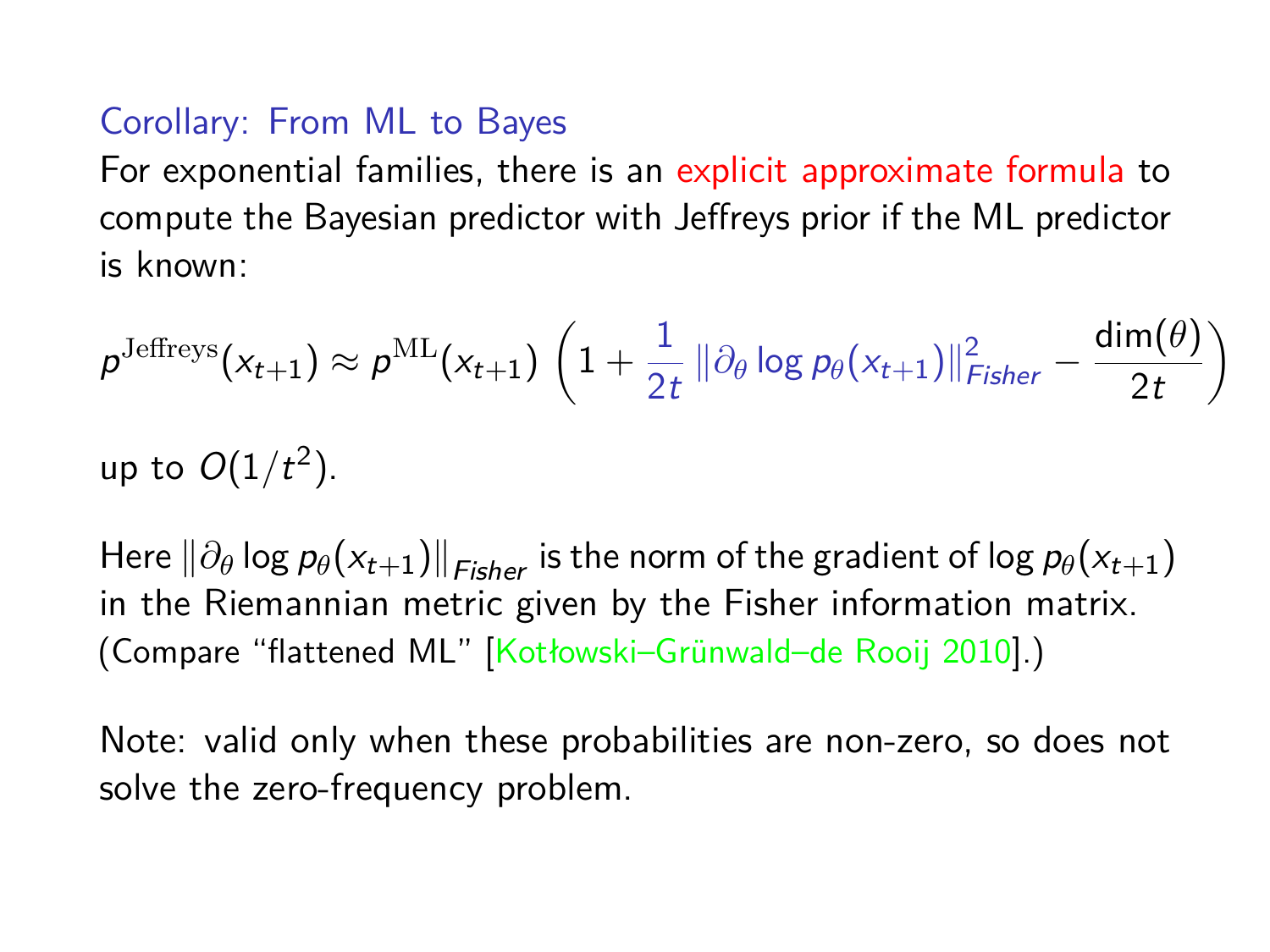# From ML to Bayes (2)

Proof of the corollary (idea):

$$
\theta^{\text{ML} + \mathsf{x}_{t+1}} \approx \theta^{\text{ML}} + \frac{1}{t} \, \tilde{\nabla}_{\theta} \log p_{\theta}(\mathsf{x}_{t+1})
$$

where  $\tilde{\nabla}_\theta = I(\theta)^{-1}\frac{\partial}{\partial \theta}$  is Amari's natural gradient given by the Fisher matrix.

"When adding a data point, the ML estimator moves by 1*/*t times the natural gradient of the new point's log-likelihood."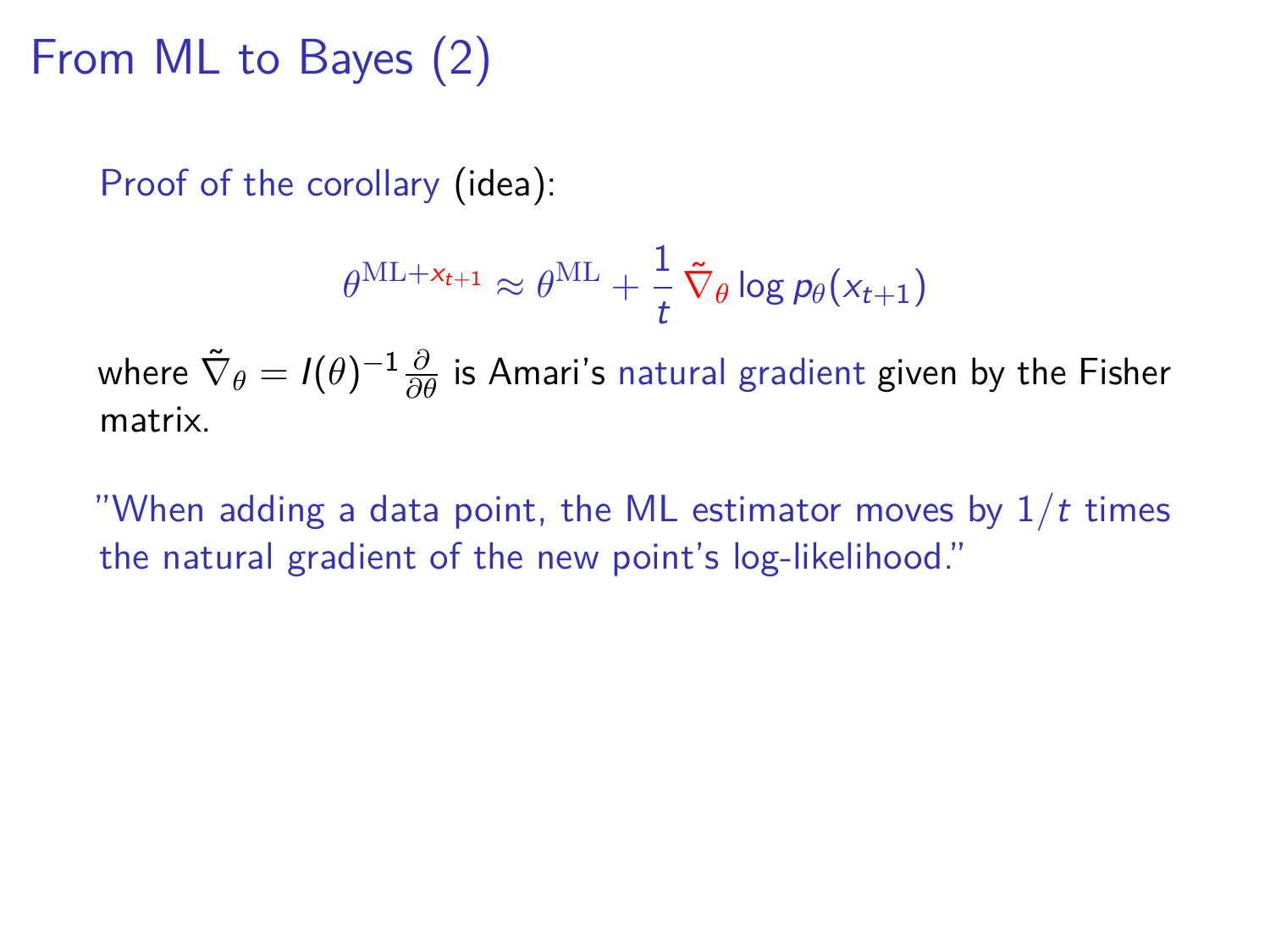# From ML to Bayes (2)

Proof of the corollary (idea):

$$
\theta^{\text{ML} + \mathsf{x}_{t+1}} \approx \theta^{\text{ML}} + \frac{1}{t} \, \tilde{\nabla}_{\theta} \log p_{\theta}(\mathsf{x}_{t+1})
$$

where  $\tilde{\nabla}_\theta = I(\theta)^{-1}\frac{\partial}{\partial \theta}$  is Amari's natural gradient given by the Fisher matrix.

"When adding a data point, the ML estimator moves by 1*/*t times the natural gradient of the new point's log-likelihood."

# What about other priors?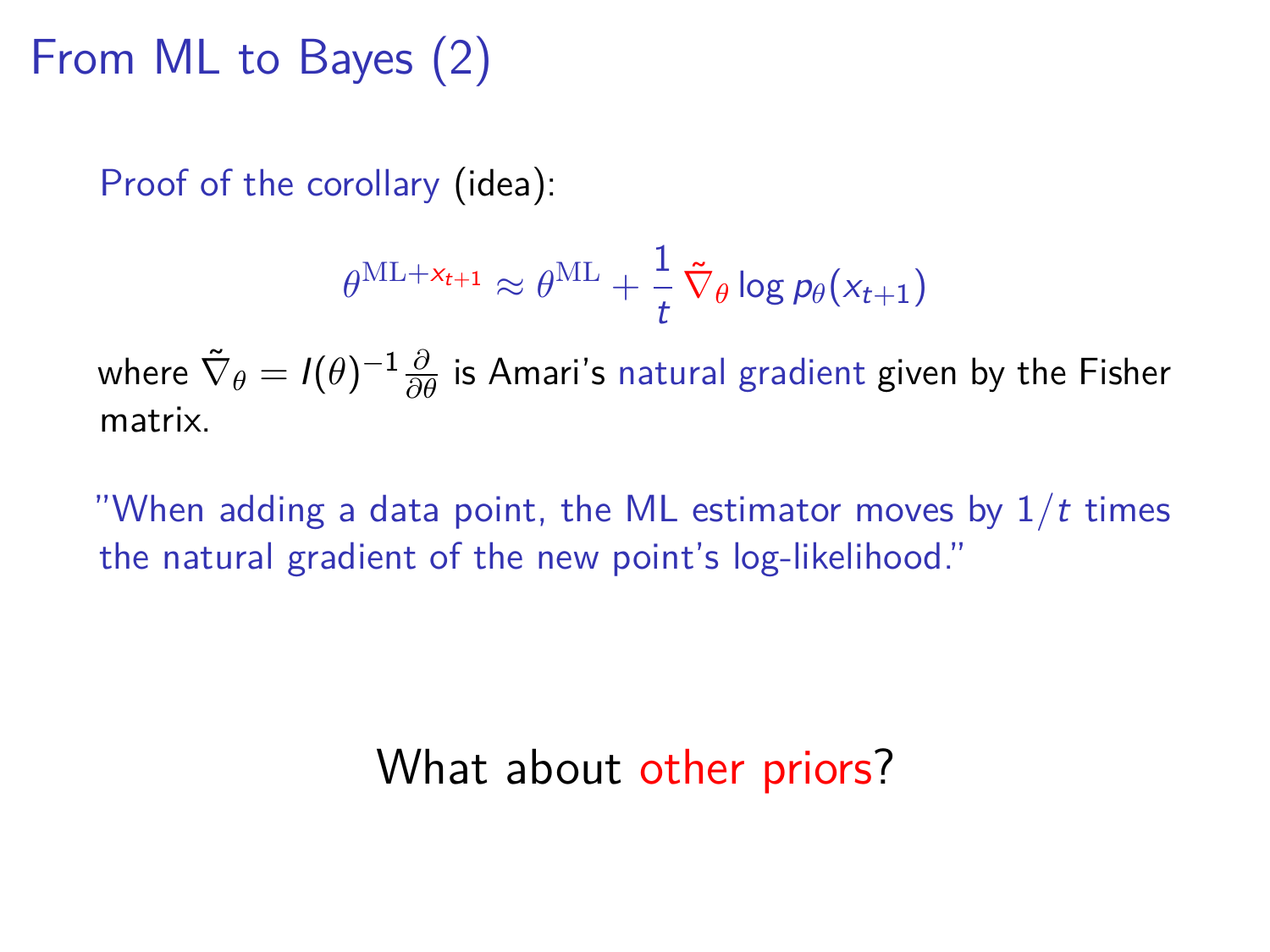# Arbitrary Bayesian priors

Consider a Bayesian prior with density  $\beta(\theta)$  with respect to the Jeffreys prior

 $\alpha(\theta) = \beta(\theta)\sqrt{\det I(\theta)}$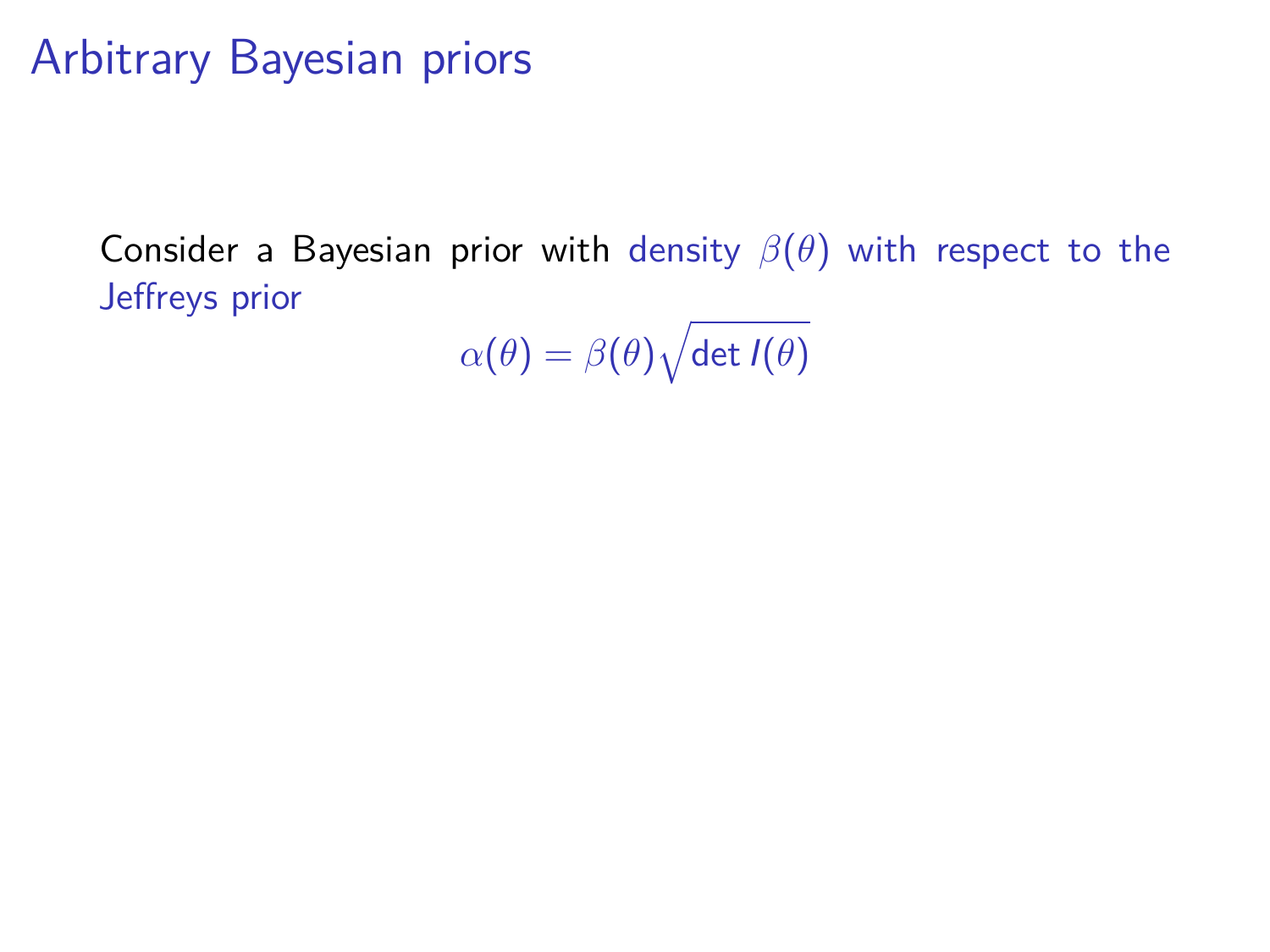# Arbitrary Bayesian priors

Consider a Bayesian prior with density  $\beta(\theta)$  with respect to the Jeffreys prior

$$
\alpha(\theta)=\beta(\theta)\sqrt{\det I(\theta)}
$$

Then a similar theorem holds if the definition of the SNML predictor  $\rho^{\rm SNML}$  is modified as

$$
q(\mathsf{y}) \mathrel{\mathop:}= \beta \left(\theta^{\mathrm{ML}+\mathsf{y}}\right)^2 \, p_{\theta^{\mathrm{ML}+\mathsf{y}}}( \mathsf{y}) \, , \qquad p^{\mathrm{SNML}} \mathrel{\mathop:}= \frac{q}{\int q}
$$

for each possible value y of  $x_{t+1}$ .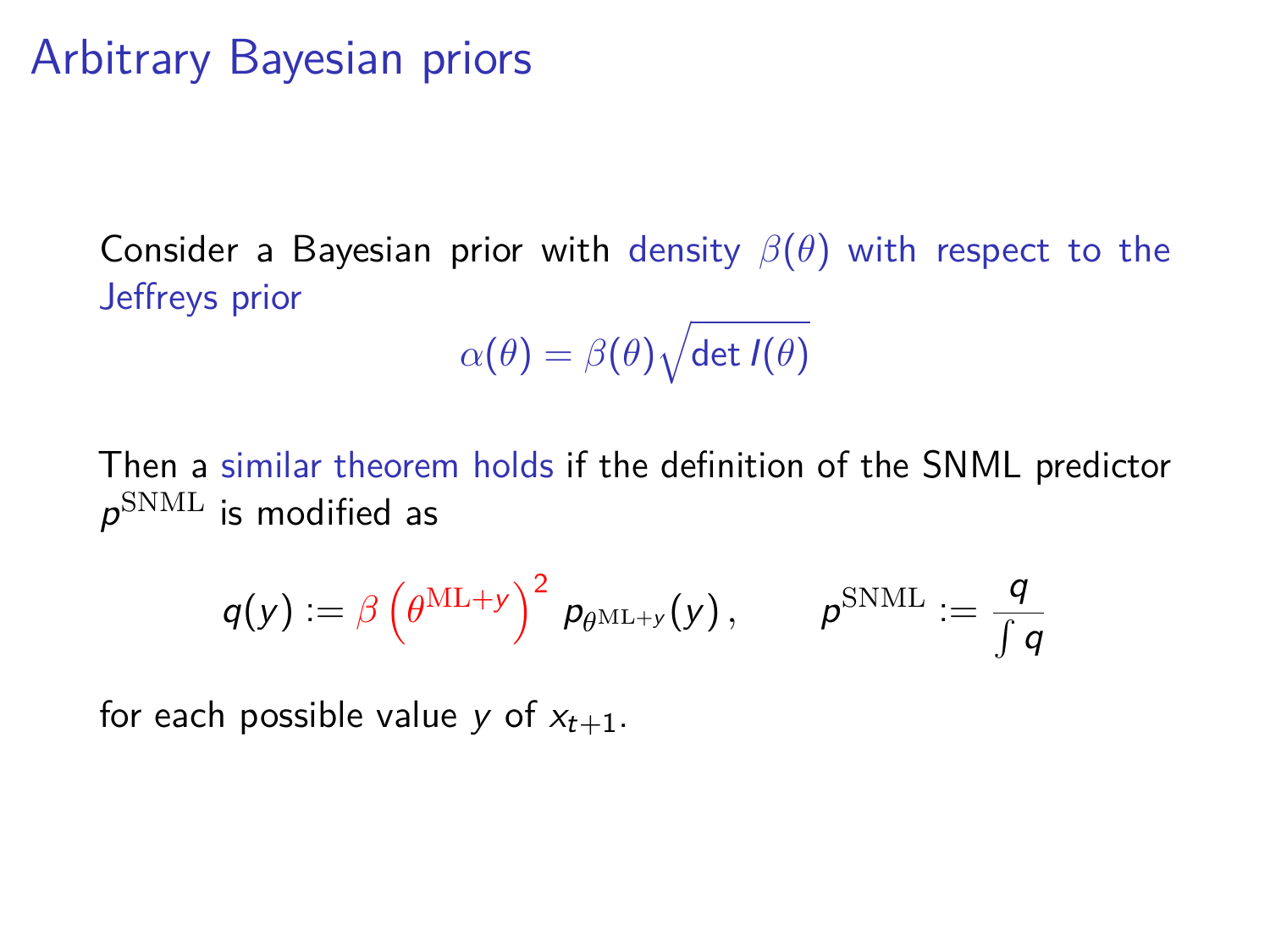Another way to compare ML and Bayesian predictors is to use test functions.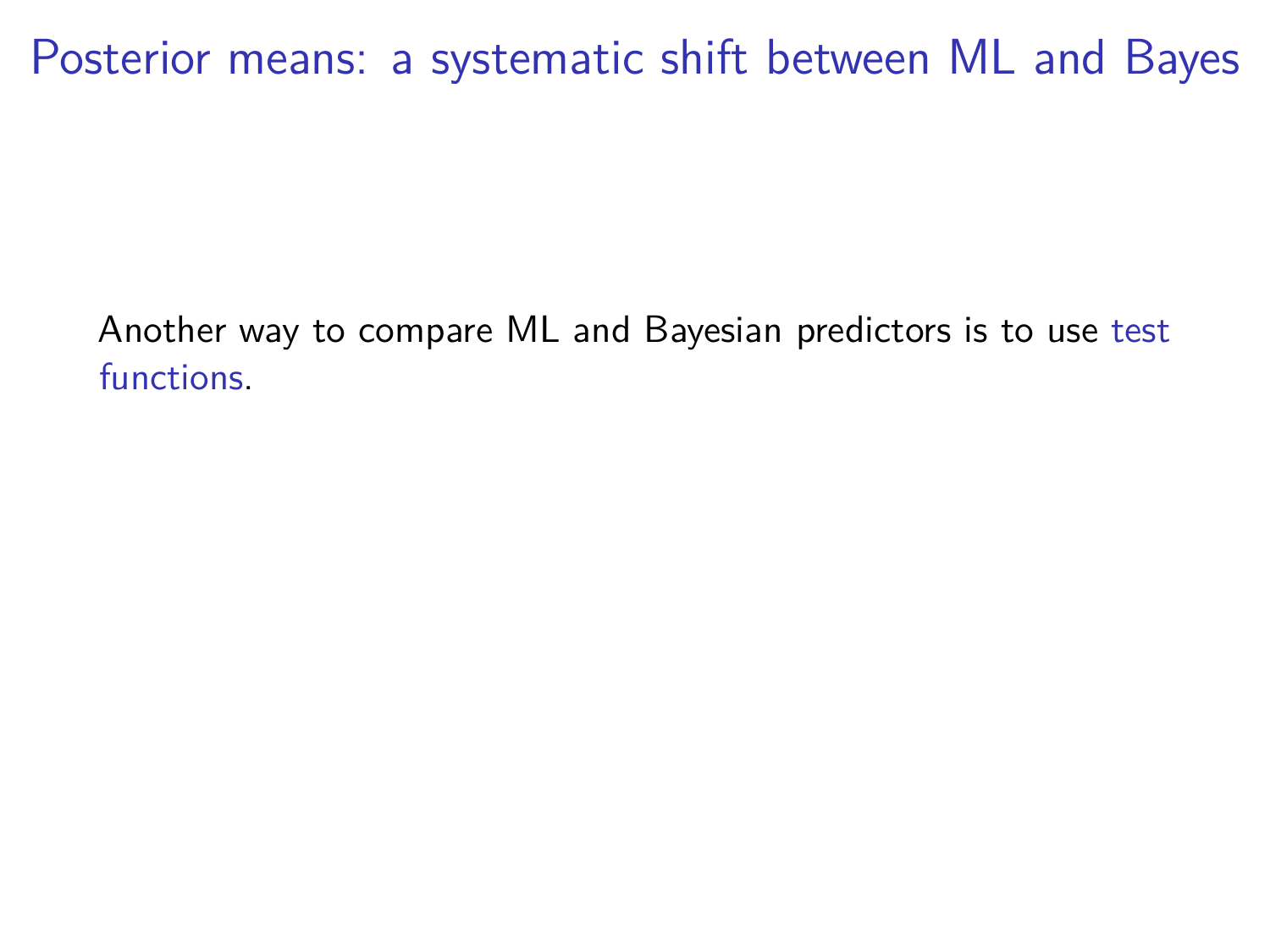Another way to compare ML and Bayesian predictors is to use test functions.

"Is the Bayesian posterior approximately centered around the ML estimator?"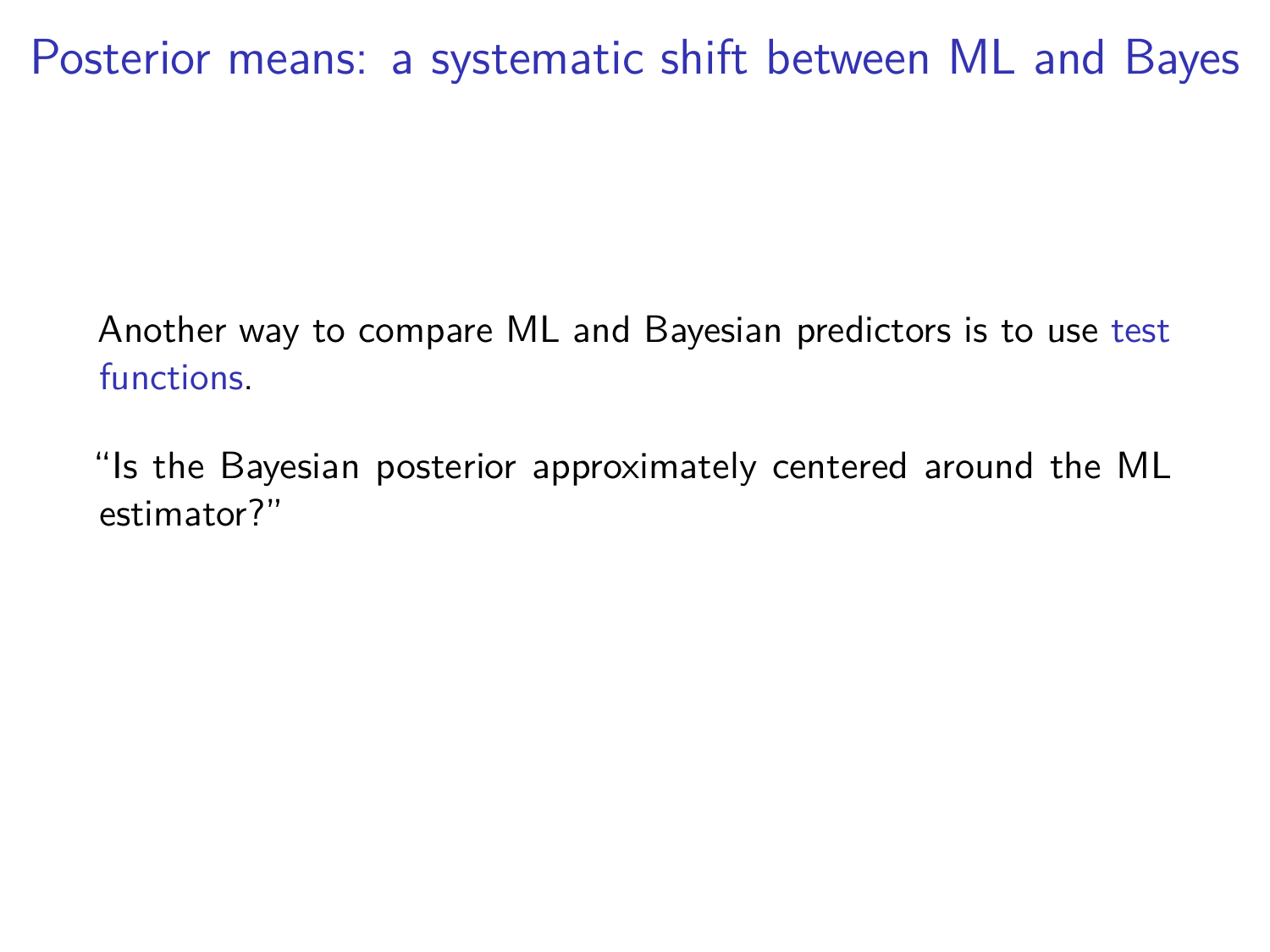Another way to compare ML and Bayesian predictors is to use test functions.

"Is the Bayesian posterior approximately centered around the ML estimator?"

 $\implies$  No!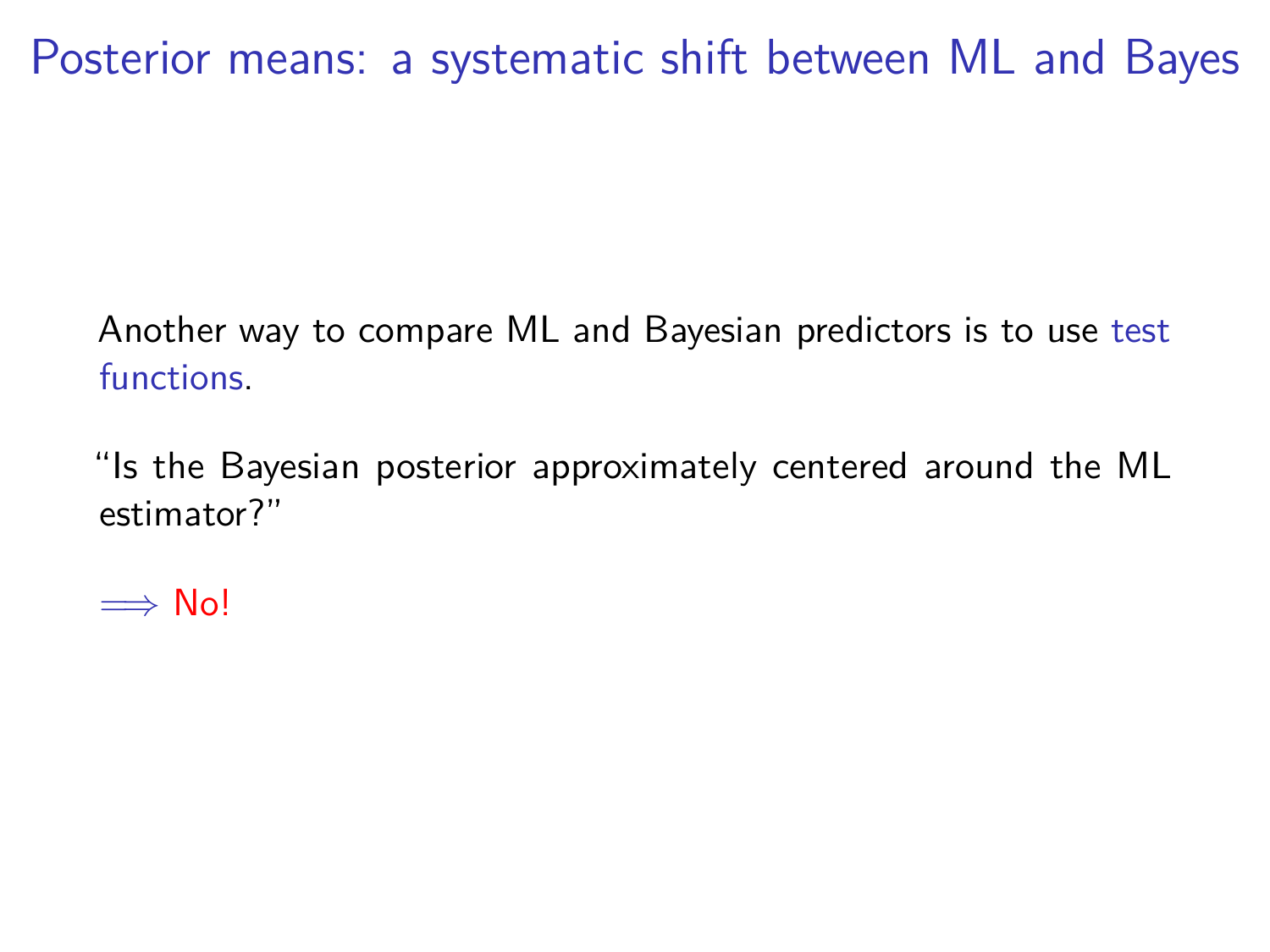Let  $f(\theta)$  be a smooth test function of  $\theta$ . Then there is a systematic direction of the difference between  $f(\theta^{\mathrm{ML}})$  and the Bayesian posterior mean of  $f$ .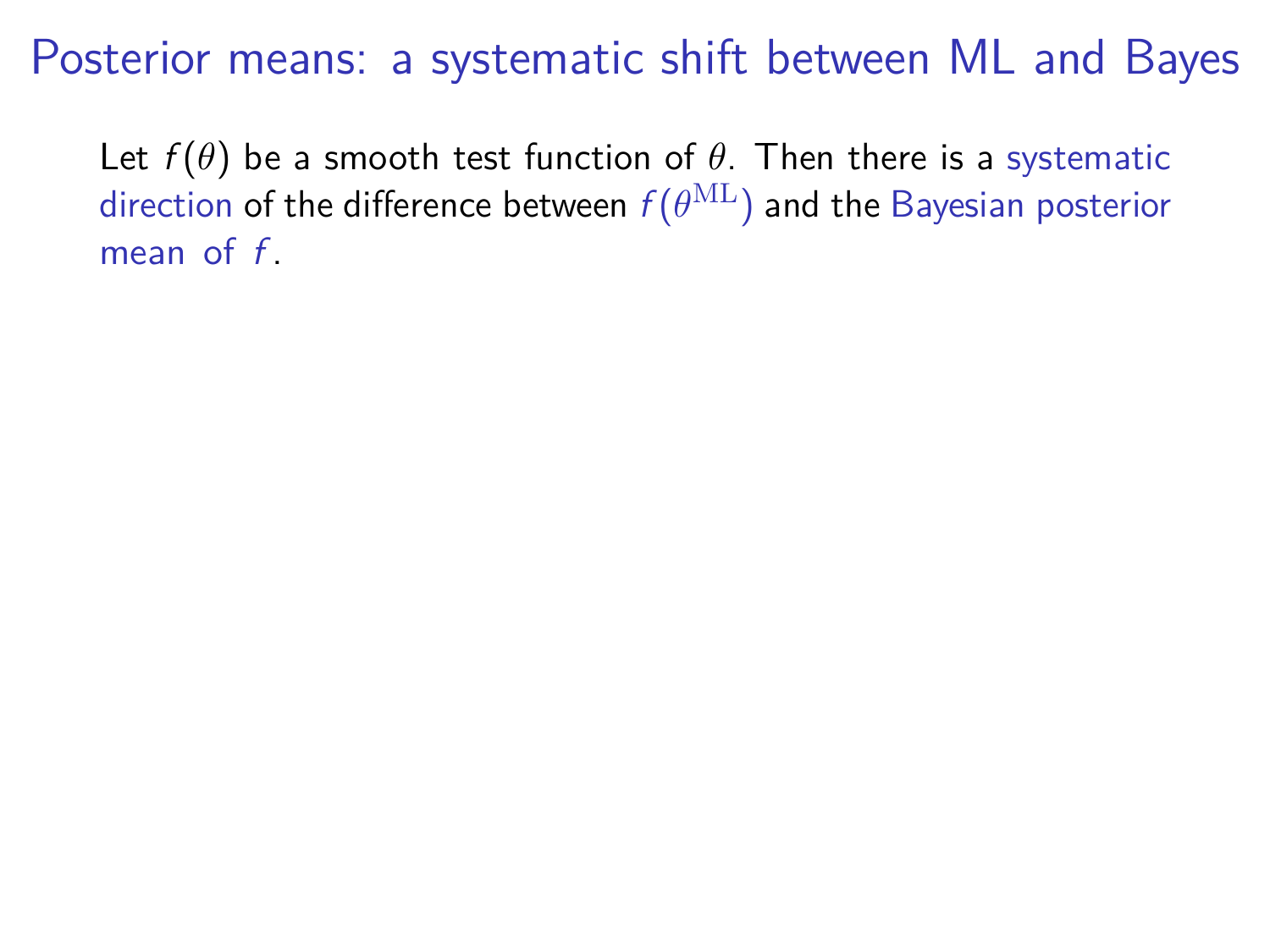Let  $f(\theta)$  be a smooth test function of  $\theta$ . Then there is a systematic direction of the difference between  $f(\theta^{\mathrm{ML}})$  and the Bayesian posterior mean of  $f$ . For exponential families and the Jeffreys prior, this difference is approximately

> 1  $\frac{1}{t} \partial_{\theta} f \cdot V(\theta^{\mathrm{ML}})$

where  $V(\theta)$  is an intrinsic vector field on  $\Theta$ , independent from f: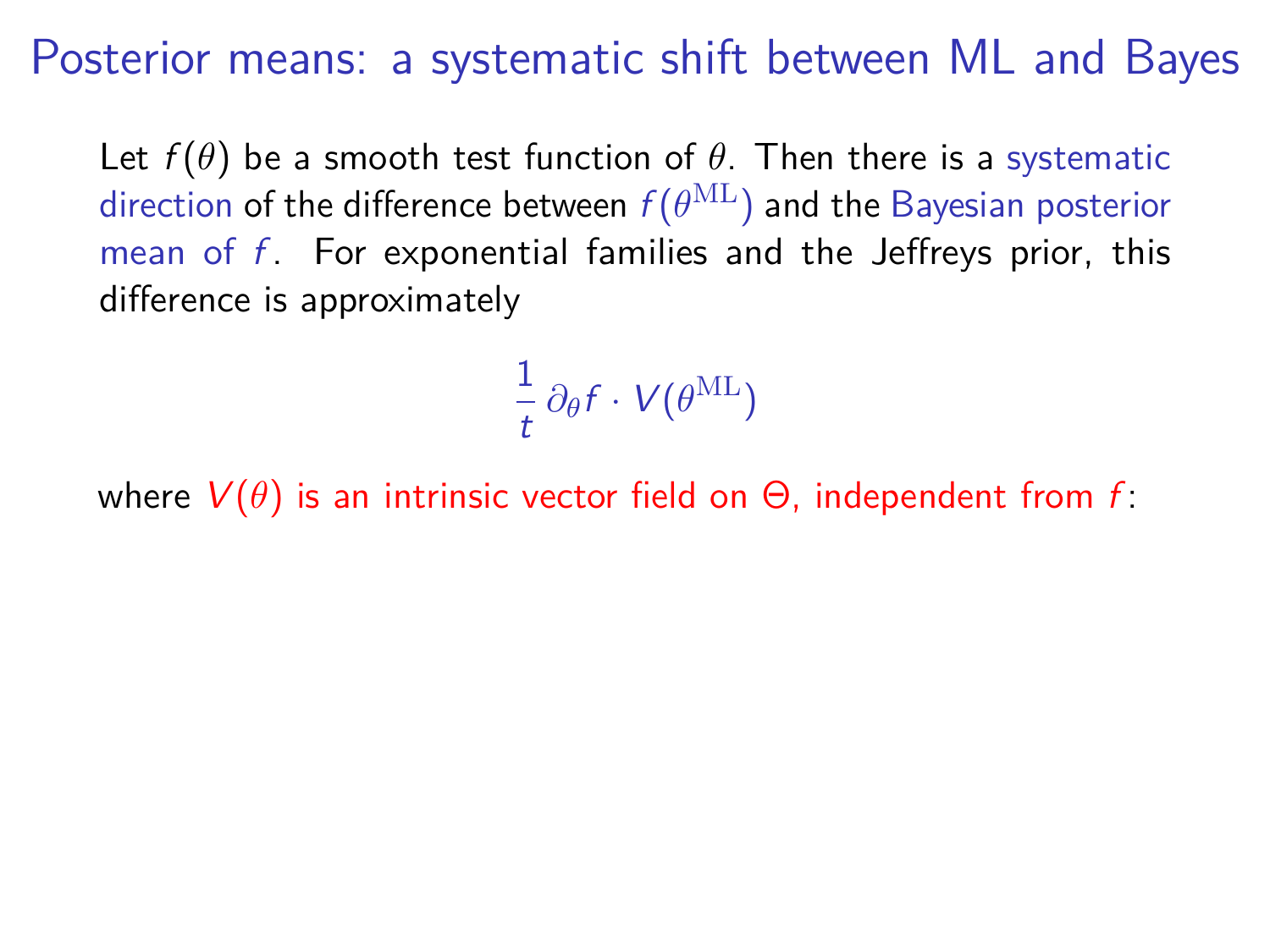Let  $f(\theta)$  be a smooth test function of  $\theta$ . Then there is a systematic direction of the difference between  $f(\theta^{\mathrm{ML}})$  and the Bayesian posterior mean of  $f$ . For exponential families and the Jeffreys prior, this difference is approximately

> 1  $\frac{1}{t} \partial_{\theta} f \cdot V(\theta^{\mathrm{ML}})$

where  $V(\theta)$  is an intrinsic vector field on  $\Theta$ , independent from f:

$$
V(\theta) = \frac{1}{4} I(\theta)^{-1} \cdot \mathcal{T}(\theta) \cdot I(\theta)^{-1}
$$

with *I* the Fisher matrix and  $T$  the skewness tensor [Amari–Nagaoka]

$$
\mathcal{T}(\theta)_{ijk} := \mathbb{E}_{x \sim p_{\theta}} \frac{\partial \ln p_{\theta}(x)}{\partial \theta^{i}} \frac{\partial \ln p_{\theta}(x)}{\partial \theta^{j}} \frac{\partial \ln p_{\theta}(x)}{\partial \theta^{k}}
$$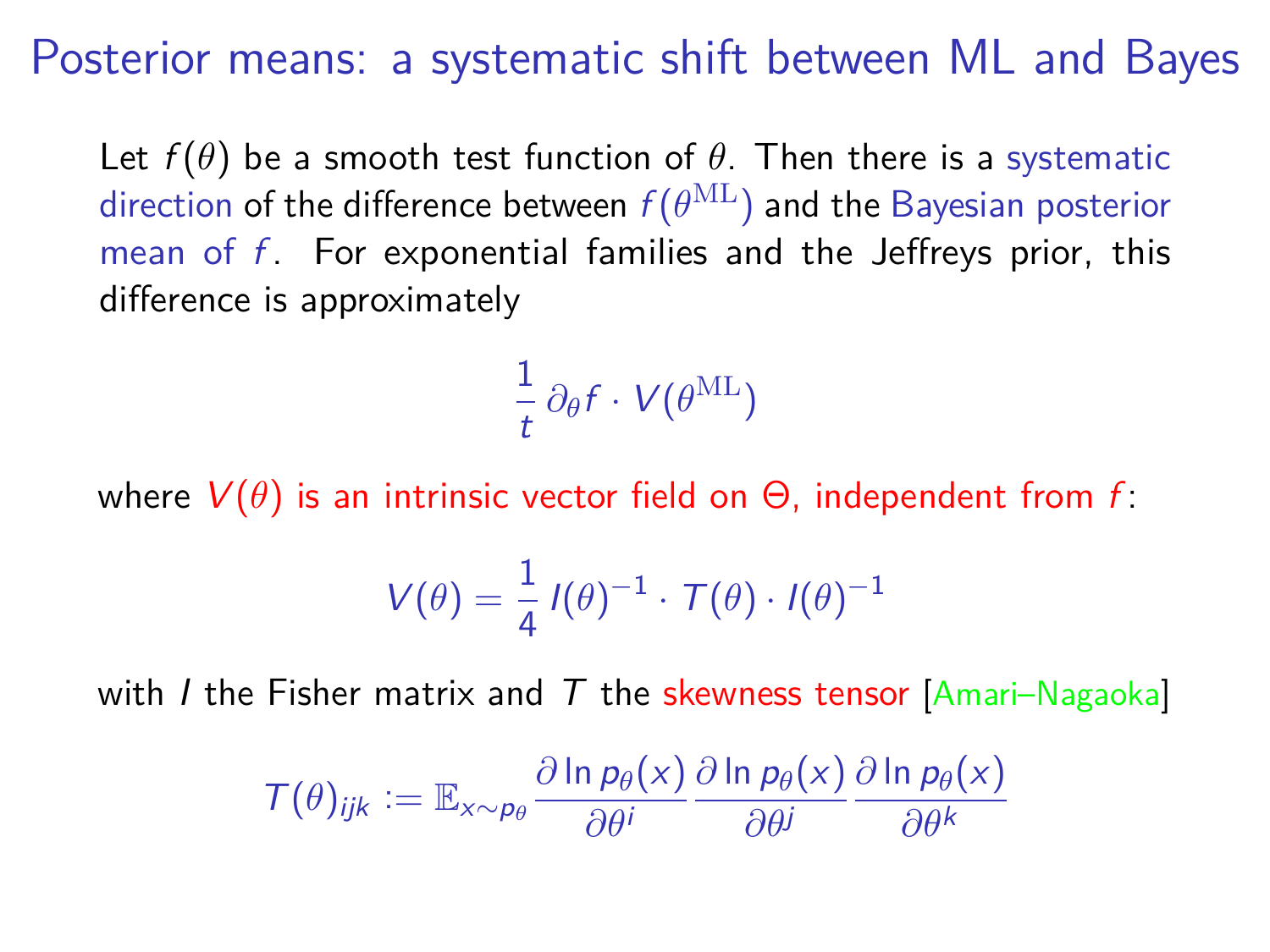# Conclusions

- $\blacktriangleright$  For exponential families, Bayesian predictors can be approximated using modified ML predictors.
- $\triangleright$  The difference between Bayesian and ML predictors can be computed from the Fisher metric.
- $\triangleright$  There is a systematic direction of the shift from ML to Bayesian posterior means.
- Extends to non-i.i.d. models if  $p_{\theta}(x_{t+1}|x_{1...t})$  is an exponential family.